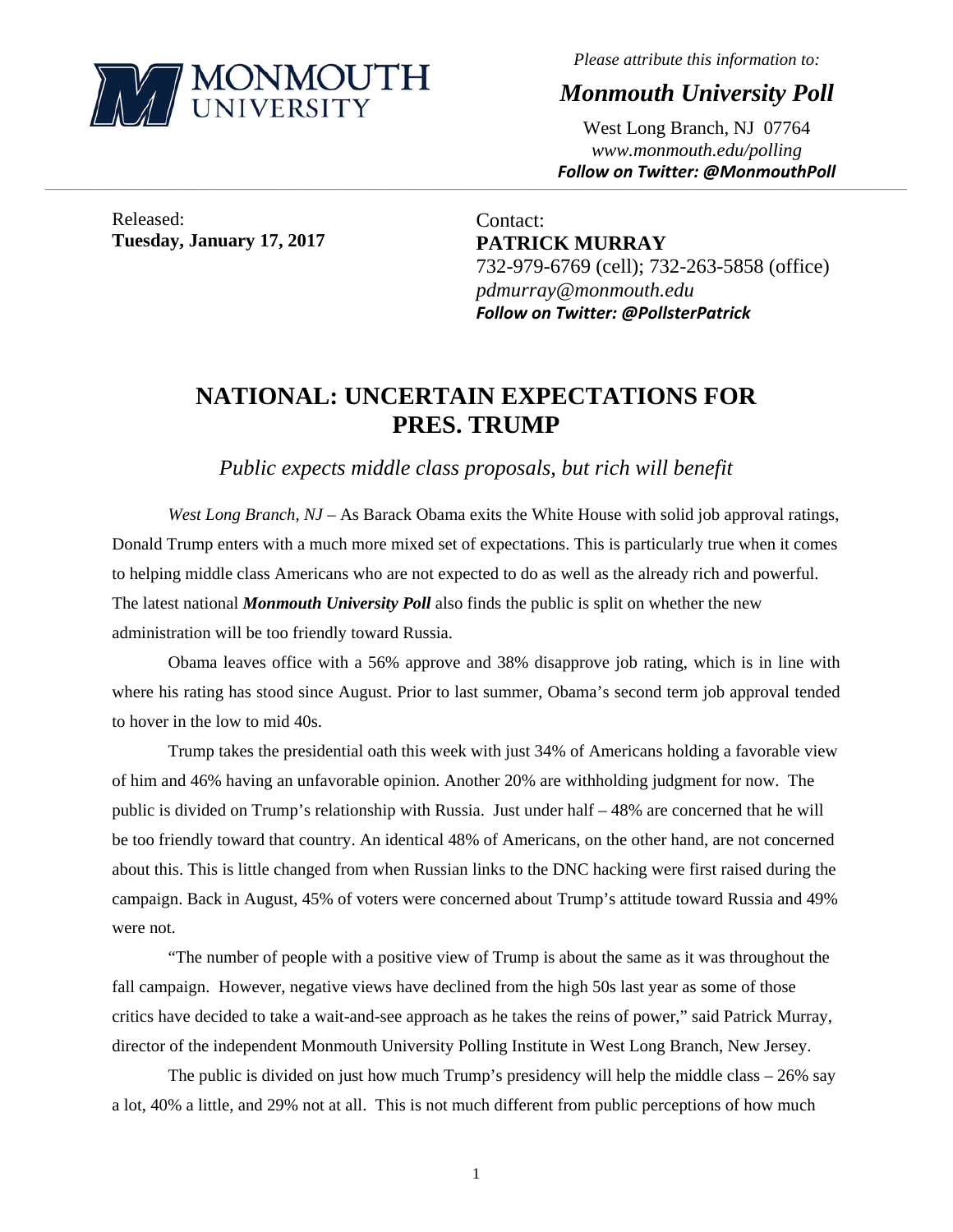the middle class has benefited from the outgoing Obama administration's policy  $-24\%$  say a lot, 41% a little, and 33% not at all.

These nearly identical results mask some significant demographic differences within the American population though. For example, 32% of non-Hispanic white Americans expect Trump to help the middle class a lot versus 25% who say he not will help this group at all. However, only 17% of white Americans believe Obama helped the middle class a lot compared with 42% who say his policies did not help the middle class at all. Among non-white or Hispanic Americans, only 13% expect that Trump will help the middle class a lot and 36% say not at all, compared with 38% who say Obama helped the middle class a lot and just 14% not at all.

Americans across the racial spectrum are in agreement, though, on how much wealthy families will benefit from Trump's policies. Fully 55% of the public – including 51% of whites and 63% of other Americans – believe that the wealthy will benefit a lot. Another 31% say the wealthy will benefit a little under Trump and just 7% say they will not benefit at all.

The results are similar for how much Trump is expected to help Wall Street bankers – 54% a lot, 30% a little, 7% not at all – and big business interests in general – 63% a lot, 27% a little, 4% not at all. By comparison, far fewer Americans feel that Obama's policies provided a lot of benefit for the wealthy (29%), Wall Street (35%), and big business (30%).

"It is not clear whether the middle class will be better off than they are now when the dust settles on the Trump presidency, but the public is largely in agreement on who they think will be – the already rich and powerful," said Murray.

One group that is expected to do worse under Trump is the poor. Just 21% of Americans believe that the new president's policies will help poor families a lot, 36% say they will help the poor a little, and 37% say they will not help the poor at all. By comparison, 39% say that Obama's policies have benefited the poor a lot, 36% a little, and 21% not at all.

Public opinion of the job Congress is doing continues to be overwhelmingly negative at 23% approve and 66% disapprove, although this is nominally better than the high-teens approval rating it received through most of the past few years. Similarly, just 29% of Americans feel the country is headed in the right direction while 65% say it is on the wrong track. This outlook is basically unchanged from prior polls in recent years.

"The nation's fundamentally negative outlook suggests that the Trump administration will not enjoy a typical honeymoon period. At the same time, most Americans believe he will make an effort on policies to boost the middle class which was a central undercurrent of last year's campaign," said Murray.

In general, half of the country is optimistic about the policies Trump will pursue – including 24% who are very optimistic and 26% who are somewhat optimistic – while just over 4-in-10 are pessimistic

2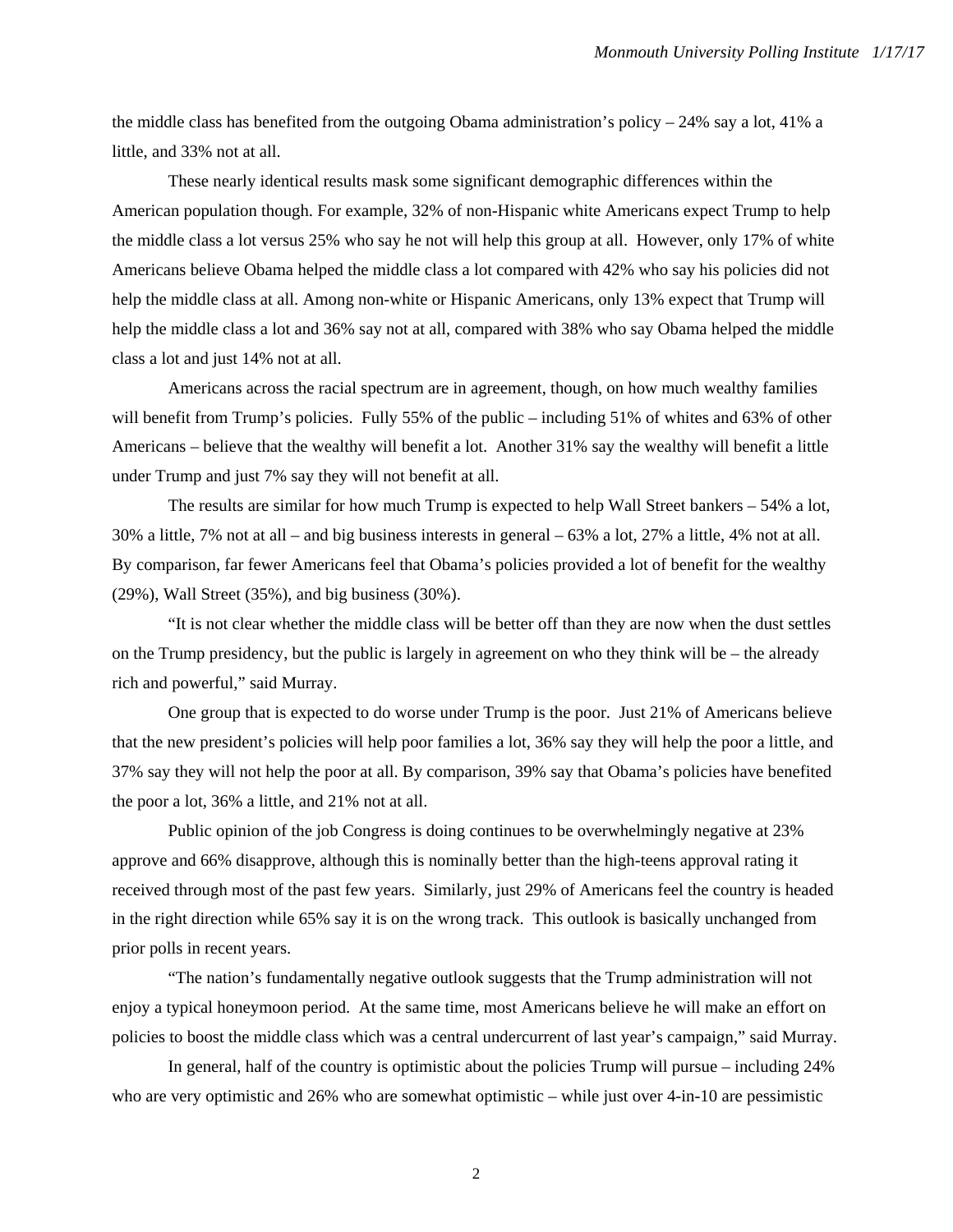(30% very and 13% somewhat). When it comes to specific policies to help the middle class, 61% say it is likely that Trump will propose these types of plans.

By comparison, when Obama made a pledge to focus on the middle class a few months after his re-election, 55% of the public felt that he would follow through on proposing those policies. There are some key partisan differences in this opinion between then and now. Today, 92% of Republicans and just 30% of Democrats believe Trump will propose policies to boost the middle class. In 2013, 84% of Democrats and 24% of Republicans thought Obama would propose such policies. Today, 65% of independents say Trump is likely to propose middle class policies. Four years ago, 50% of independents said the same about Obama.

Another thing that has changed in the past four years is whether Congress will cooperate to enact these proposals. Currently, a majority (54%) of Americans say it is likely that the legislative branch will ratify policies to help the middle class. In 2013, only 30% of the public had an expectation that Congress would take such action. The change has come mainly from Republicans – 82% believe Congress will enact middle class policies now compared to just 32% who felt that way four years ago. Independents are also more likely to expect Congress to act now (53%) than they were in 2013 (28%). Democrats' expectations for Congressional action on helping the middle class, though, has not changed – 32% say it is likely today compared with 31% four years ago.

Extended commentary from Patrick Murray:

 "Trump promised to drain the swamp, but it is not clear in which direction the sludge will flow. Americans do expect to see more proposals to help the middle class than they did during the Obama years, but there is a sneaking suspicion the ultimate beneficiaries will be those segments of society who already hold all the cards.

 "The fact that Trump does not start with a wealth of goodwill and high expectations may actually work to his advantage as there may be less of a backlash if he fails. A number of voters supported Trump because they felt their concerns were totally invisible to government. To these Americans, Trump was seen as a last ditch effort to get the attention of those in power rather than some sort of white knight. Therefore, if their circumstances don't change they may be more likely to shrug their shoulders than storm the barricades. Of course, this may be exactly what some in Trump's inner circle are counting on.

 "It is vitally important that we listen to the voices of middle America who feel they have been left behind precisely because they believe that we – public officials, the media, pollsters – are not paying attention to them. Giving voice to the public and holding those in power accountable has been a guiding principle for the *Monmouth University Poll*. Like many, we got caught up in the bizarre spectacle that was last year's presidential election. However, our bread and butter has always been trying to channel the voice of the public on the concerns that matter to them the most. Indeed, many of the questions in this

3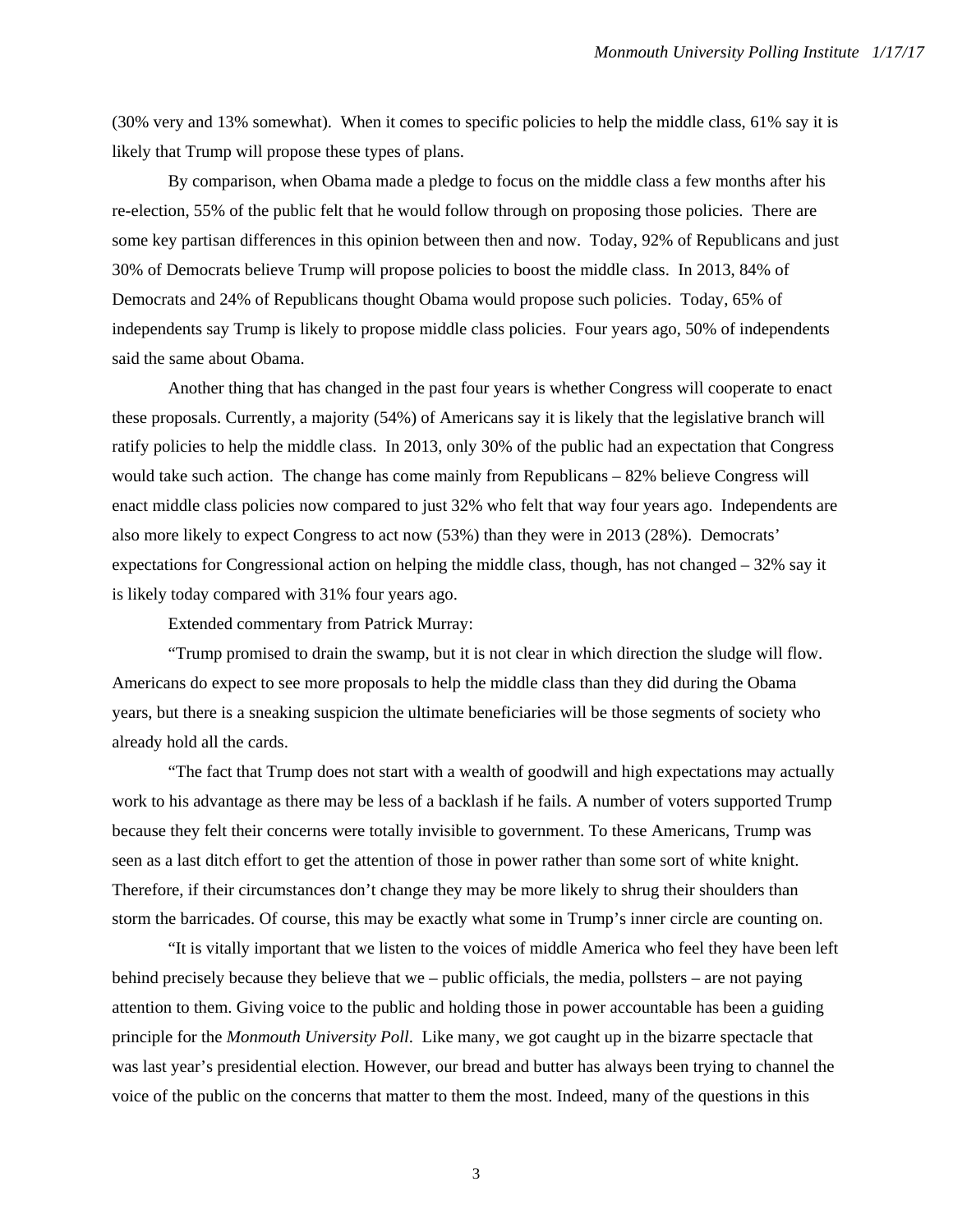poll were taken from one we did four years ago as a reality check on Obama's stated commitment to focus on the middle class. The public was skeptical then as now.

"We see it as our responsibility as pollsters to take our lead from what the public is telling us they are worried about and not necessarily what fleeting headlines the media or punditry is chasing at any given moment. As such, we are making a renewed commitment to focus a large segment of our polling output in the coming months and years on the bread and butter issues Americans face every day as well as the wedges that divide and threaten our civil society."

The *Monmouth University Poll* was conducted by telephone from January 12 to 15, 2017 with 801 adults in the United States. The results in this release have a margin of error of  $\pm$  3.5 percent. The poll was conducted by the Monmouth University Polling Institute in West Long Branch, NJ.

### **QUESTIONS AND RESULTS**

(\* Some columns may not add to 100% due to rounding.)

|  | Do you approve or disapprove of the job Barack Obama is doing as president? |  |
|--|-----------------------------------------------------------------------------|--|
|  |                                                                             |  |

| --                  |       |         |       |         |       |      |      |      |       |      |      |      |       |      |      |                                                                                                                         |
|---------------------|-------|---------|-------|---------|-------|------|------|------|-------|------|------|------|-------|------|------|-------------------------------------------------------------------------------------------------------------------------|
| TREND:              | Jan.  | Sept.   | Aua.  | June    | March | Jan. | Dec. | Oct. | Sept. | Aua. | Julv | June | April | Jan. | Dec. | July l                                                                                                                  |
|                     | 2017  | $2016*$ | 2016* | $2016*$ | 2016  | 2016 | 2015 | 2015 | 2015  | 2015 | 2015 | 2015 | 2015  | 2015 | 2014 | 2013                                                                                                                    |
| Approve             | 56%   | 53%     | 56%   | 49%     | 49%   | 46%  | 40%  | 47%  | 45%   | 45%  | 47%  | 44%  | 42%   | 43%  | 41%  | 42%                                                                                                                     |
| Disapprove          | 38%   | 43%     | 40%   | 46%     | 43%   | 46%  | 51%  | 45%  | 49%   | 50%  | 46%  | 46%  | 48%   | 48%  | 49%  | 51%                                                                                                                     |
| (VOL) No opinion    | 6%    | 4%      | 4%    | 5%      | 8%    | 8%   | 8%   | 9%   | 6%    | 6%   | 7%   | 10%  | 10%   | 8%   | 10%  | 6%                                                                                                                      |
| Unwtd N             | (801) | (802)   | (803) | (803)   |       |      |      |      |       |      |      |      |       |      |      | $(1,008)$ $(1,003)$ $(1,006)$ $(1,012)$ $(1,009)$ $(1,203)$ $(1,001)$ $(1,002)$ $(1,005)$ $(1,003)$ $(1,008)$ $(1,012)$ |
| * Registered voters |       |         |       |         |       |      |      |      |       |      |      |      |       |      |      |                                                                                                                         |

#### 2. Do you approve or disapprove of the job the U.S. Congress is doing?

| .                   |       |       |         |         |         |         |         |             |         |      |                     |         |       |                     |         |         |
|---------------------|-------|-------|---------|---------|---------|---------|---------|-------------|---------|------|---------------------|---------|-------|---------------------|---------|---------|
| TREND:              | Jan.  | Sept. | Aua.    | June    | March   | Jan.    | Dec.    | Oct.        | Sept.   | Aua. | Julv                | June    | April | Jan.                | Dec.    | July    |
|                     | 2017  | 2016* | $2016*$ | $2016*$ | 2016    | 2016    | 2015    | 2015        | 2015    | 2015 | 2015                | 2015    | 2015  | 2015                | 2014    | 2013    |
| Approve             | 23%   | 15%   | 4%      | 7%      | 22%     | 7%      | 16%     | 17%         | 19%     | 18%  | 18%                 | 19%     | 21%   | 18%                 | 17%     | 14%     |
| Disapprove          | 66%   | 77%   | 78%     | 76%     | 68%     | 73%     | 73%     | 71%         | 71%     | 72%  | 69%                 | 71%     | 67%   | 70%                 | 73%     | 76%     |
| (VOL) No opinion    | 11%   | 8%    | 9%      | 7%      | 10%     | 10%     | 10%     | 12%         | 11%     | 11%  | 12%                 | 10%     | 12%   | 11%                 | $11\%$  | 10%     |
| Unwtd N             | (801) | '802. | (803)   | (803)   | (1.008) | (1.003) | (1.006) | $(1,012)$ ( | (1,009) |      | $(1,203)$ $(1,001)$ | (1,002) |       | $(1,005)$ $(1,003)$ | (1.008) | (1,012) |
| * Pogiotorod votoro |       |       |         |         |         |         |         |             |         |      |                     |         |       |                     |         |         |

*\* Registered voters* 

## 3. Would you say things in the country are going in the right direction, or have they gotten off on the wrong track?

| TREND:           | January | August | October | July   | June    | April  | December | July    |
|------------------|---------|--------|---------|--------|---------|--------|----------|---------|
|                  | 2017    | 2016*  | 2015    | 2015   | 2015    | 2015   | 2014     | 2013    |
| Right direction  | 29%     | 30%    | 24%     | 28%    | 23%     | 27%    | 23%      | 28%     |
| Wrong track      | 65%     | 65%    | 66%     | 63%    | 68%     | 66%    | 69%      | 63%     |
| (VOL) Depends    | 4%      | 2%     | 6%      | 5%     | 5%      | 5%     | 5%       | 5%      |
| (VOL) Don't know | 2%      | 3%     | 4%      | 3%     | 3%      | 2%     | 3%       | 4%      |
| (n)              | (801)   | (803)  | (1,012) | 1.001) | (1,002) | 1,005) | (1,008)  | ′1,012) |

*\* Registered voters* 

4. Is your general impression of Donald Trump favorable or unfavorable, or do you have no opinion of him?

|             | January<br>2017 |
|-------------|-----------------|
| Favorable   | 34%             |
| Unfavorable | 46%             |
| No opinion  | 20%             |
| (n)         | (801)           |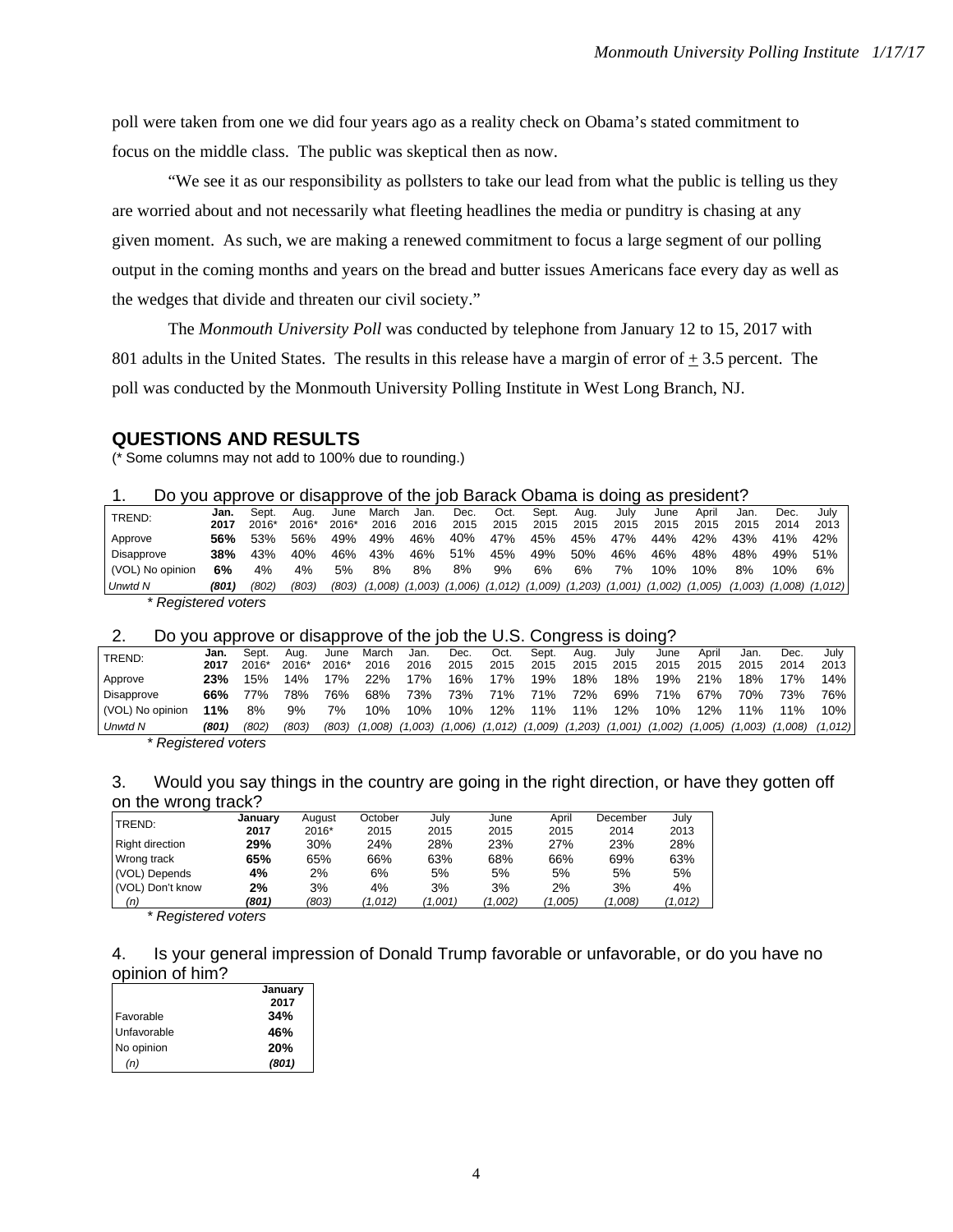5. Thinking about the next few years, do you feel optimistic or pessimistic about the policies Trump will pursue? [Is that very or somewhat optimistic/pessimistic?]

|                      | January |
|----------------------|---------|
|                      | 2017    |
| Very optimistic      | 24%     |
| Somewhat optimistic  | 26%     |
| Somewhat pessimistic | 13%     |
| Very pessimistic     | 30%     |
| (VOL) Don't Know     | 6%      |
| (n)                  | (801)   |
|                      |         |

I'm going to ask you about how some different groups have done over the last few years. [*QUESTION GROUPS 6/7, 8/9, 10/11, 12/13 & 14/15 WERE ROTATED*]

6. How much did middle class families benefit from President Obama's policies – a lot, a

| little, or not at all? |         |         |
|------------------------|---------|---------|
| TREND:                 | January | July    |
|                        | 2017    | 2013    |
| A lot                  | 24%     | 12%     |
| A little               | 41%     | 39%     |
| Not at all             | 33%     | 46%     |
| (VOL) Don't Know       | 2%      | 2%      |
| (n)                    | (801)   | (1,012) |

7. And how much do you think middle class families will benefit from President Trump's policies – a lot, a little, or not at all?

|                  | January |
|------------------|---------|
|                  | 2017    |
| A lot            | 26%     |
| A little         | 40%     |
| Not at all       | 29%     |
| (VOL) Don't Know | 5%      |
| (n)              | (801)   |
|                  |         |

8. How much did wealthy families benefit from President Obama's policies - a lot, a little, or not at all?

| TREND:           | January | July    |
|------------------|---------|---------|
|                  | 2017    | 2013    |
| A lot            | 29%     | 35%     |
| A little         | 43%     | 31%     |
| Not at all       | 17%     | 23%     |
| (VOL) Don't Know | 10%     | 10%     |
| (n)              | (801)   | (1,012) |

9. And how much do you think wealthy families will benefit from President Trump's policies a lot, a little, or not at all?

|                  | January |
|------------------|---------|
|                  | 2017    |
| A lot            | 55%     |
| A little         | 31%     |
| Not at all       | 7%      |
| (VOL) Don't Know | 7%      |
| 'n)              | (801)   |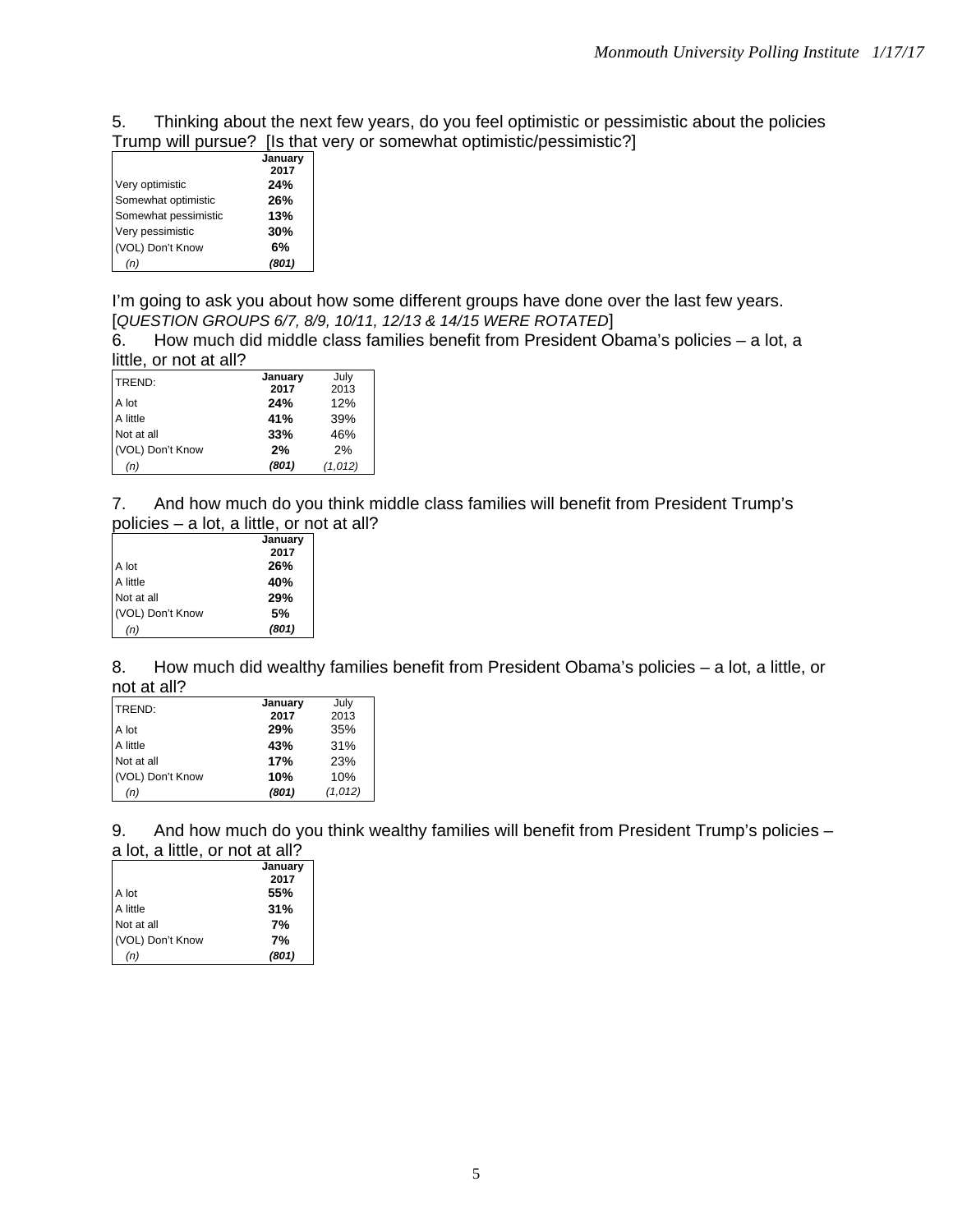10. How much did poor families benefit from President Obama's policies – a lot, a little, or not at all?

| ---              |         |         |
|------------------|---------|---------|
| TREND:           | January | July    |
|                  | 2017    | 2013    |
| A lot            | 39%     | 20%     |
| A little         | 36%     | 39%     |
| Not at all       | 21%     | 37%     |
| (VOL) Don't Know | 4%      | 4%      |
| (n)              | (801)   | (1,012) |

11. And how much do you think poor families will benefit from President Trump's policies – a lot, a little, or not at all?

|                  | January |
|------------------|---------|
|                  | 2017    |
| A lot            | 21%     |
| A little         | 36%     |
| Not at all       | 37%     |
| (VOL) Don't Know | 6%      |
| (n)              | (801)   |

12. How much did Wall Street bankers benefit from President Obama's policies – a lot, a little, or not at all?

| TREND:           | January | July    |
|------------------|---------|---------|
|                  | 2017    | 2013    |
| A lot            | 35%     | 44%     |
| A little         | 40%     | 26%     |
| Not at all       | 11%     | 14%     |
| (VOL) Don't Know | 15%     | 17%     |
| (n)              | (801)   | (1,012) |

13. And how much do you think Wall Street bankers will benefit from President Trump's policies – a lot, a little, or not at all?

|                  | January |
|------------------|---------|
|                  | 2017    |
| A lot            | 54%     |
| A little         | 30%     |
| Not at all       | 7%      |
| (VOL) Don't Know | 9%      |
| (n)              | (801)   |

14. How much did big business interests benefit from President Obama's policies – a lot, a little, or not at all?

|                  | January |
|------------------|---------|
|                  | 2017    |
| A lot            | 30%     |
| A little         | 48%     |
| Not at all       | 14%     |
| (VOL) Don't Know | 8%      |
| 'n)              | (801)   |

15. And how much do you think big business interests will benefit from President Trump's policies – a lot, a little, or not at all?

|                  | January |
|------------------|---------|
|                  | 2017    |
| A lot            | 63%     |
| A little         | 27%     |
| Not at all       | 4%      |
| (VOL) Don't Know | 6%      |
| (n)              | (801)   |
|                  |         |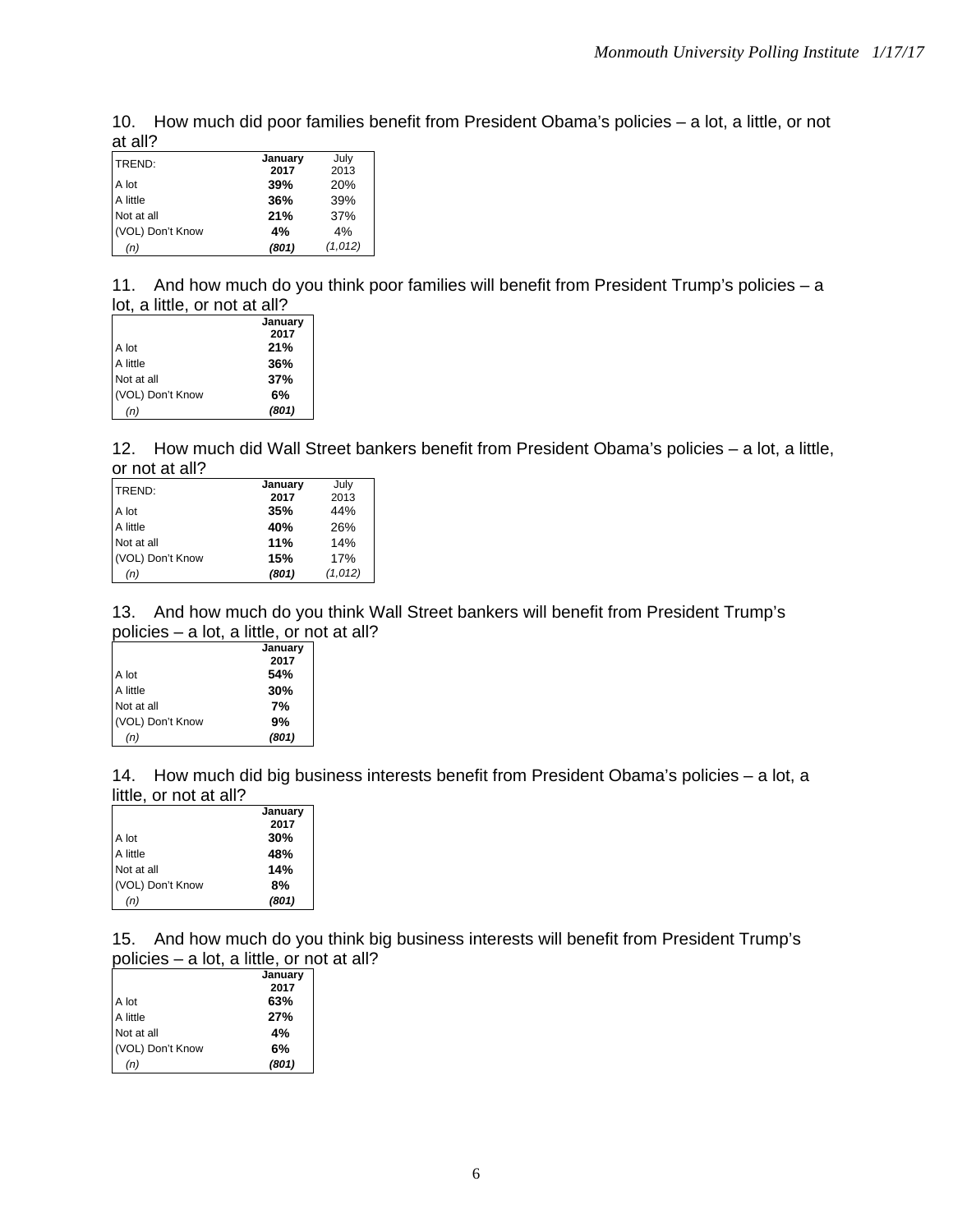| 16. How likely is it that President Trump will propose policies to help the middle class – very, |
|--------------------------------------------------------------------------------------------------|
| somewhat, not too, or not at all likely?                                                         |

| <u>sunewhat, not too, or not at all inciv</u> |              |              |  |
|-----------------------------------------------|--------------|--------------|--|
|                                               | <b>TRUMP</b> | <b>OBAMA</b> |  |
|                                               | January      | July         |  |
|                                               | 2017         | $2013*$      |  |
| Very likely                                   | 28%          | 25%          |  |
| Somewhat likely                               | 33%          | 30%          |  |
| Not too likely                                | 16%          | 15%          |  |
| Not at all likely                             | 21%          | 29%          |  |
| (VOL) Don't Know                              | 2%           | 1%           |  |
| (n)                                           | (801)        | (1,012)      |  |

*\*Trend from 2013 was asked regarding President Obama's proposed policies* 

17. How likely is it that Congress will enact policies to help the middle class – very, somewhat, not too, or not at all likely?

| TREND:            | January | July    |
|-------------------|---------|---------|
|                   | 2017    | 2013    |
| Very likely       | 18%     | 4%      |
| Somewhat likely   | 36%     | 26%     |
| Not too likely    | 20%     | 30%     |
| Not at all likely | 24%     | 38%     |
| (VOL) Don't Know  | 2%      | 2%      |
| (n)               | (801)   | (1,012) |

18. On another topic, are you concerned or not concerned that Donald Trump will be too friendly toward Russia? [*If CONCERNED*: Is that a lot or a little concerned?]

| TREND:              | January | August |
|---------------------|---------|--------|
|                     | 2017    | 2016*  |
| Concerned, a lot    | 33%     | 32%    |
| Concerned, a little | 15%     | 13%    |
| Not concerned       | 48%     | 49%    |
| (VOL) Don't Know    | 3%      | 3%     |
| (n)                 | (801)   | (803)  |
| . . <del>.</del>    |         |        |

*\* Registered voters* 

[*Q19-35 held for future release*]

## **METHODOLOGY**

The *Monmouth University Poll* was sponsored and conducted by the Monmouth University Polling Institute from January 12 to 15, 2017 with a national random sample of 801 adults age 18 and older. This includes 400 contacted by a live interviewer on a landline telephone and 401 contacted by a live interviewer on a cell phone, in English. Monmouth is responsible for all aspects of the survey design, data weighting and analysis. Final sample is weighted for region, age, education, gender and race based on US Census information. Data collection support provided by Braun Research (field) and SSI (RDD sample). For results based on this sample, one can say with 95% confidence that the error attributable to sampling has a maximum margin of plus or minus 3.5 percentage points (unadjusted for sample design). Sampling error can be larger for sub-groups (see table below). In addition to sampling error, one should bear in mind that question wording and practical difficulties in conducting surveys can introduce error or bias into the findings of opinion polls.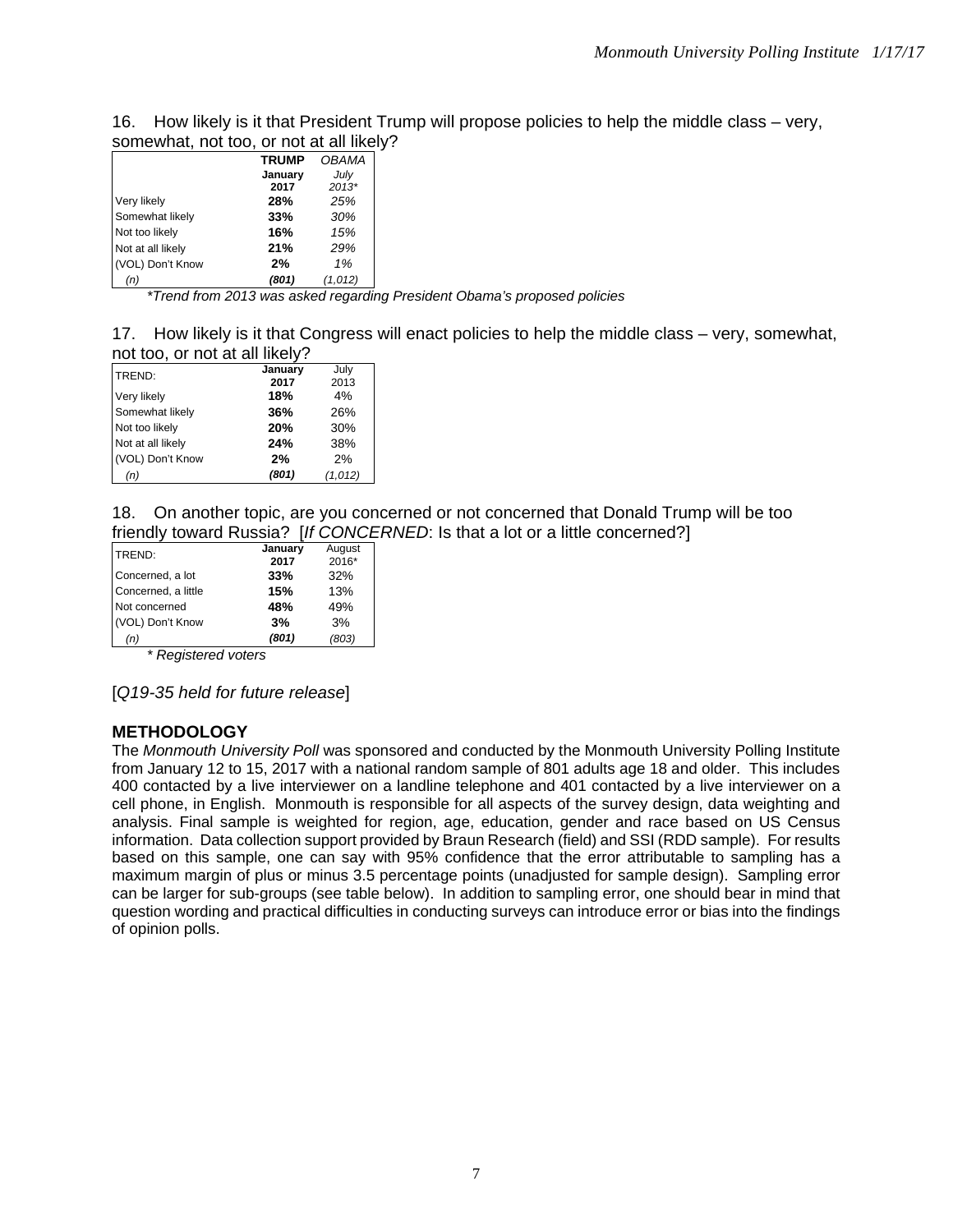| DEMOGRAPHICS (weighted)<br>Self-Reported |  |
|------------------------------------------|--|
| 30% Republican                           |  |
| 37% Independent                          |  |
| 33% Democrat                             |  |
| 49% Male                                 |  |
| 51% Female                               |  |
| 31% 18-34                                |  |
| 37% 35-54                                |  |
| $.32\%$ 55+                              |  |
| 67% White                                |  |
| 12% Black                                |  |
| 14% Hispanic                             |  |
| 7% Asian/Other                           |  |

| <b>MARGIN OF ERROR</b>  |                    |            |         |
|-------------------------|--------------------|------------|---------|
|                         |                    | unweighted | moe     |
|                         |                    | sample     | $(+/-)$ |
| TOTAL                   |                    | 801        | 3.5%    |
| <b>REGISTERED VOTER</b> | Yes                | 708        | 3.7%    |
|                         | No                 | 93         | 10.2%   |
| <b>SELF-REPORTED</b>    | Republican         | 225        | 6.5%    |
| <b>PARTY ID</b>         | Independent        | 301        | 5.7%    |
|                         | Democrat           | 256        | 6.1%    |
| <b>IDEOLOGY</b>         | Liberal            | 189        | 7.1%    |
|                         | Moderate           | 337        | 5.3%    |
|                         | Conservative       | 255        | 6.1%    |
| GENDER                  | Male               | 408        | 4.9%    |
|                         | Female             | 393        | 5.0%    |
| AGE                     | 18-34              | 274        | 5.9%    |
|                         | 35-54              | 204        | 6.9%    |
|                         | 55+                | 320        | 5.5%    |
| <b>RACE</b>             | White non-Hispanic | 592        | 4.0%    |
|                         | Other              | 189        | 7.1%    |
| <i>COLLEGE GRADUATE</i> | No degree          | 421        | 4.8%    |
|                         | 4 year degree      | 374        | 5.1%    |
| <b>INCOME</b>           | $<$ \$50K          | 295        | 5.7%    |
|                         | \$50 to $<$ 100K   | 257        | 6.1%    |
|                         | \$100K+            | 200        | 6.9%    |

**###**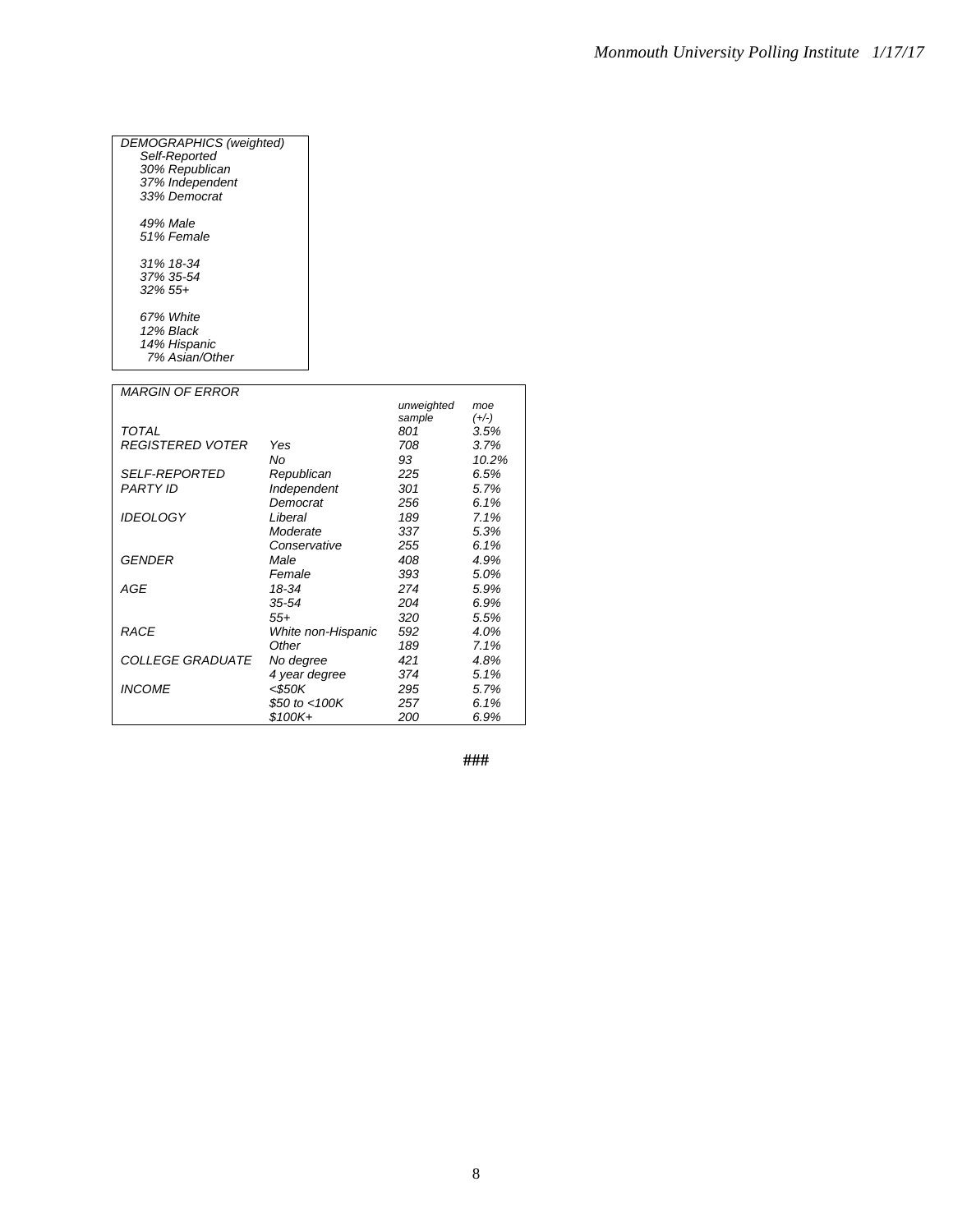Monmouth University Poll -- NATIONAL -- 1/17/17

|                                                              |                                               | <b>TOTAL</b><br>REGISTERED TO VOTE |     | <b>PARTY ID</b> |     |     | POLITICAL IDEOLOGY |     |     |     |
|--------------------------------------------------------------|-----------------------------------------------|------------------------------------|-----|-----------------|-----|-----|--------------------|-----|-----|-----|
|                                                              |                                               |                                    | Yes | <b>No</b>       | Rep | Ind | Dem                | Lib | Mod | Con |
| 1/A1. Do you approve or                                      | Approve                                       | 56%                                | 54% | 66%             | 13% | 57% | 94%                | 93% | 62% | 29% |
| disapprove of the job Barack<br>Obama is doing as president? | Disapprove                                    | 38%                                | 40% | 29%             | 81% | 36% | 4%                 | 6%  | 31% | 65% |
|                                                              | [VOL] Neither_No opinion_Dont<br>Know Refused | 6%                                 | 6%  | 5%              | 6%  | 7%  | 2%                 | 1%  | 7%  | 5%  |

|                                                              |                                               | <b>GENDER</b> |        | AGE 3-WAY |       |       | <b>RACE</b>    | <b>COLLEGE GRAD</b> |           |
|--------------------------------------------------------------|-----------------------------------------------|---------------|--------|-----------|-------|-------|----------------|---------------------|-----------|
|                                                              |                                               | Male          | Female | 18-34     | 35-54 | $55+$ | White non-Hisp | Hsp-Blk-Asn-Oth     | No degree |
| 1/A1. Do you approve or                                      | Approve                                       | 54%           | 58%    | 64%       | 52%   | 53%   | 44%            | 79%                 | 54%       |
| disapprove of the job Barack<br>Obama is doing as president? | Disapprove                                    | 40%           | 37%    | 30%       | 44%   | 41%   | 49%            | 16%                 | 40%       |
|                                                              | [VOL] Neither No opinion Dont<br>Know Refused | 6%            | 5%     | 6%        | 5%    | 6%    | 6%             | 5%                  | 6%        |

|                                                              |                                               | <b>COLLEGE GRAD</b> |           |           |           |
|--------------------------------------------------------------|-----------------------------------------------|---------------------|-----------|-----------|-----------|
|                                                              |                                               | 4 yr degree         | $<$ \$50K | \$50-100K | $$100K +$ |
| 1/A1. Do you approve or                                      | Approve                                       | 61%                 | 60%       | 53%       | 56%       |
| disapprove of the job Barack<br>Obama is doing as president? | Disapprove                                    | 34%                 | 34%       | 41%       | 40%       |
|                                                              | [VOL] Neither_No opinion_Dont<br>Know Refused | 5%                  | 6%        | 6%        | 4%        |

|                                                      |                                               |     | REGISTERED TO VOTE |     | PARTY ID |     | POLITICAL IDEOLOGY |     |     |     |
|------------------------------------------------------|-----------------------------------------------|-----|--------------------|-----|----------|-----|--------------------|-----|-----|-----|
|                                                      |                                               |     | Yes                | No  | Rep      | Ind | Dem                | Lib | Mod | Con |
| 2/A2. Do you approve or                              | Approve                                       | 23% | 22%                | 29% | 22%      | 22% | 28%                | 22% | 24% | 24% |
| disapprove of the job the U.S.<br>Congress is doing? | Disapprove                                    | 66% | 67%                | 58% | 66%      | 68% | 66%                | 72% | 67% | 63% |
|                                                      | [VOL] Neither No opinion Dont<br>Know Refused | 11% | 10%                | 13% | 12%      | 10% | 6%                 | 6%  | 9%  | 13% |

|                                                      |                                               | <b>GENDER</b> |        |       | AGE 3-WAY |       |                | <b>RACE</b>     |           |  |
|------------------------------------------------------|-----------------------------------------------|---------------|--------|-------|-----------|-------|----------------|-----------------|-----------|--|
|                                                      |                                               | Male          | Female | 18-34 | 35-54     | $55+$ | White non-Hisp | Hsp-Blk-Asn-Oth | No degree |  |
| 2/A2. Do you approve or                              | Approve                                       | 24%           | 23%    | 32%   | 21%       | 17%   | 18%            | 34%             | 26%       |  |
| disapprove of the job the U.S.<br>Congress is doing? | Disapprove                                    | 67%           | 65%    | 56%   | 68%       | 73%   | 73%            | 53%             | 61%       |  |
|                                                      | [VOL] Neither_No opinion_Dont<br>Know Refused | 8%            | 13%    | 12%   | 10%       | 9%    | 10%            | 13%             | 13%       |  |

|                                                      |                                               | <b>COLLEGE GRAD</b> |           | <b>INCOME</b> |           |
|------------------------------------------------------|-----------------------------------------------|---------------------|-----------|---------------|-----------|
|                                                      |                                               | 4 yr degree         | $<$ \$50K | \$50-100K     | $$100K +$ |
| 2/A2. Do you approve or                              | Approve                                       | 16%                 | 31%       | 16%           | 19%       |
| disapprove of the job the U.S.<br>Congress is doing? | Disapprove                                    | 79%                 | 58%       | 70%           | 79%       |
|                                                      | [VOL] Neither_No opinion_Dont<br>Know Refused | 5%                  | 11%       | 14%           | 2%        |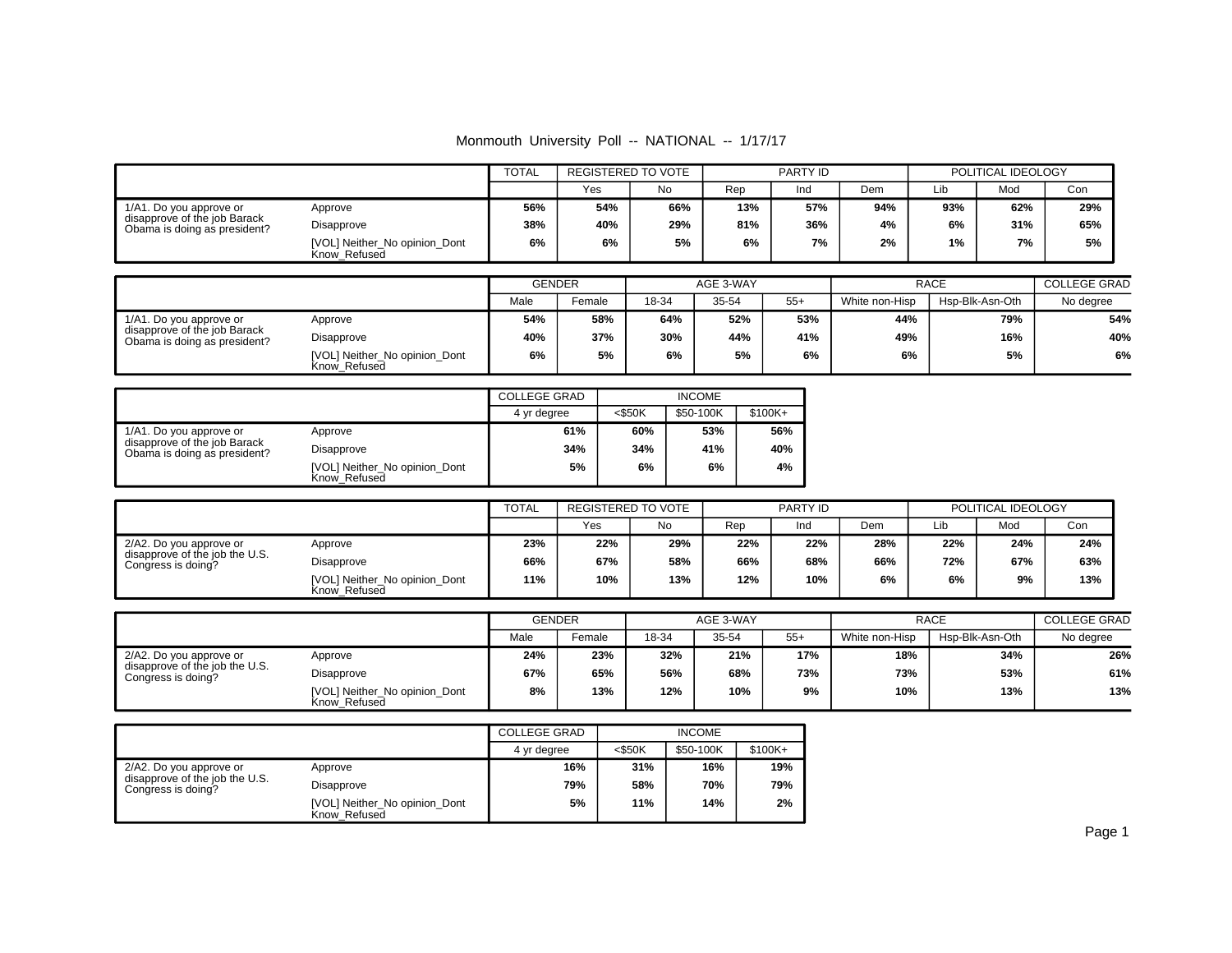Monmouth University Poll -- NATIONAL -- 1/17/17

|                                                                                                           |                            | <b>TOTAL</b> | <b>REGISTERED TO VOTE</b> |     |       | PARTY ID |     |     | POLITICAL IDEOLOGY |     |
|-----------------------------------------------------------------------------------------------------------|----------------------------|--------------|---------------------------|-----|-------|----------|-----|-----|--------------------|-----|
|                                                                                                           |                            |              | Yes                       | No  | Rep   | Ind      | Dem | Lib | Mod                | Con |
| 3/A3. Would you say things in the<br>country are going in the right<br>direction, or have they gotten off | Right direction            | 29%          | 27%                       | 35% | 32%   | 29%      | 27% | 27% | 29%                | 30% |
|                                                                                                           | Wrong track                | 65%          | 67%                       | 56% | 67%   | 63%      | 67% | 70% | 61%                | 68% |
| on the wrong track?                                                                                       | [VOL] Depends              | 4%           | 3%                        | 9%  | $1\%$ | 5%       | 4%  | 2%  | 6%                 | 2%  |
|                                                                                                           | [VOL] Dont know<br>Refused | 2%           | 3%                        | 0%  | 0%    | 3%       | 2%  | 1%  | 4%                 | 1%  |

|                                                                                                           |                           | <b>GENDER</b> |        |     | AGE 3-WAY |       |                | <b>RACE</b>     |           |  |
|-----------------------------------------------------------------------------------------------------------|---------------------------|---------------|--------|-----|-----------|-------|----------------|-----------------|-----------|--|
|                                                                                                           |                           | Male          | Female |     | 35-54     | $55+$ | White non-Hisp | Hsp-Blk-Asn-Oth | No degree |  |
| 3/A3. Would you say things in the<br>country are going in the right<br>direction, or have they gotten off | Right direction           | 29%           | 28%    | 29% | 31%       | 24%   | 27%            | 32%             | 31%       |  |
|                                                                                                           | Wrong track               | 64%           | 67%    | 63% | 63%       | 70%   | 68%            | 59%             | 64%       |  |
| on the wrong track?                                                                                       | [VOL] Depends             | 5%            | 3%     | 5%  | 3%        | 4%    | 4%             | 4%              | 4%        |  |
|                                                                                                           | [VOL] Dont know _ Refused | 2%            | 3%     | 3%  | 3%        | 2%    | 1%             | 4%              | 2%        |  |

|                                                                      |                         | <b>COLLEGE GRAD</b> |        | <b>INCOME</b> |         |
|----------------------------------------------------------------------|-------------------------|---------------------|--------|---------------|---------|
|                                                                      |                         | 4 yr degree         | <\$50K | \$50-100K     | \$100K+ |
| 3/A3. Would you say things in the                                    | <b>Right direction</b>  | 23%                 | 26%    | 33%           | 25%     |
| country are going in the right<br>direction, or have they gotten off | Wrong track             | 70%                 | 70%    | 61%           | 66%     |
| on the wrong track?                                                  | [VOL] Depends           | 4%                  | 3%     | 4%            | 5%      |
|                                                                      | [VOL] Dont know Refused | 4%                  | 2%     | 2%            | 3%      |

|                                                                | <b>TOTAL</b> |     | REGISTERED TO VOTE |     | PARTY ID |     |     | POLITICAL IDEOLOGY |     |     | GENDER |
|----------------------------------------------------------------|--------------|-----|--------------------|-----|----------|-----|-----|--------------------|-----|-----|--------|
|                                                                |              |     | Yes                | No  | Rep      | Ind | Dem | Lib                | Mod | Con | Male   |
| 4/A4. Is your general impression                               | Favorable    | 34% | 35%                | 27% | 75%      | 28% | 4%  | 8%                 | 27% | 58% | 35%    |
| of Donald Trump favorable or<br>unfavorable, or do you have no | Unfavorable  | 46% | 45%                | 48% | 8%       | 48% | 78% | 83%                | 50% | 20% | 41%    |
| opinion of him?                                                | No opinion   | 20% | 19%                | 25% | 17%      | 24% | 18% | 9%                 | 24% | 22% | 24%    |

|                                                                |             | <b>GENDER</b> | AGE 3-WAY |       |       | RACE           | <b>COLLEGE GRAD</b> | <b>INCOME</b> |             |           |
|----------------------------------------------------------------|-------------|---------------|-----------|-------|-------|----------------|---------------------|---------------|-------------|-----------|
|                                                                |             | Female        | 18-34     | 35-54 | $55+$ | White non-Hisp | Hsp-Blk-Asn-Oth     | No degree     | 4 yr degree | $<$ \$50K |
| 4/A4. Is your general impression                               | Favorable   | 34%           | 23%       | 41%   | 37%   | 44%            | 14%                 | 38%           | 24%         | 32%       |
| of Donald Trump favorable or<br>unfavorable, or do you have no | Unfavorable | 50%           | 55%       | 39%   | 46%   | 39%            | 59%                 | 40%           | 61%         | 42%       |
| opinion of him?                                                | No opinion  | 16%           | 23%       | 21%   | 17%   | 17%            | 27%                 | 22%           | 15%         | 26%       |

|                                                                |             | <b>INCOME</b> |          |
|----------------------------------------------------------------|-------------|---------------|----------|
|                                                                |             | \$50-100K     | $$100K+$ |
| 4/A4. Is your general impression                               | Favorable   | 36%           | 33%      |
| of Donald Trump favorable or<br>unfavorable, or do you have no | Unfavorable | 50%           | 54%      |
| opinion of him?                                                | No opinion  | 14%           | 13%      |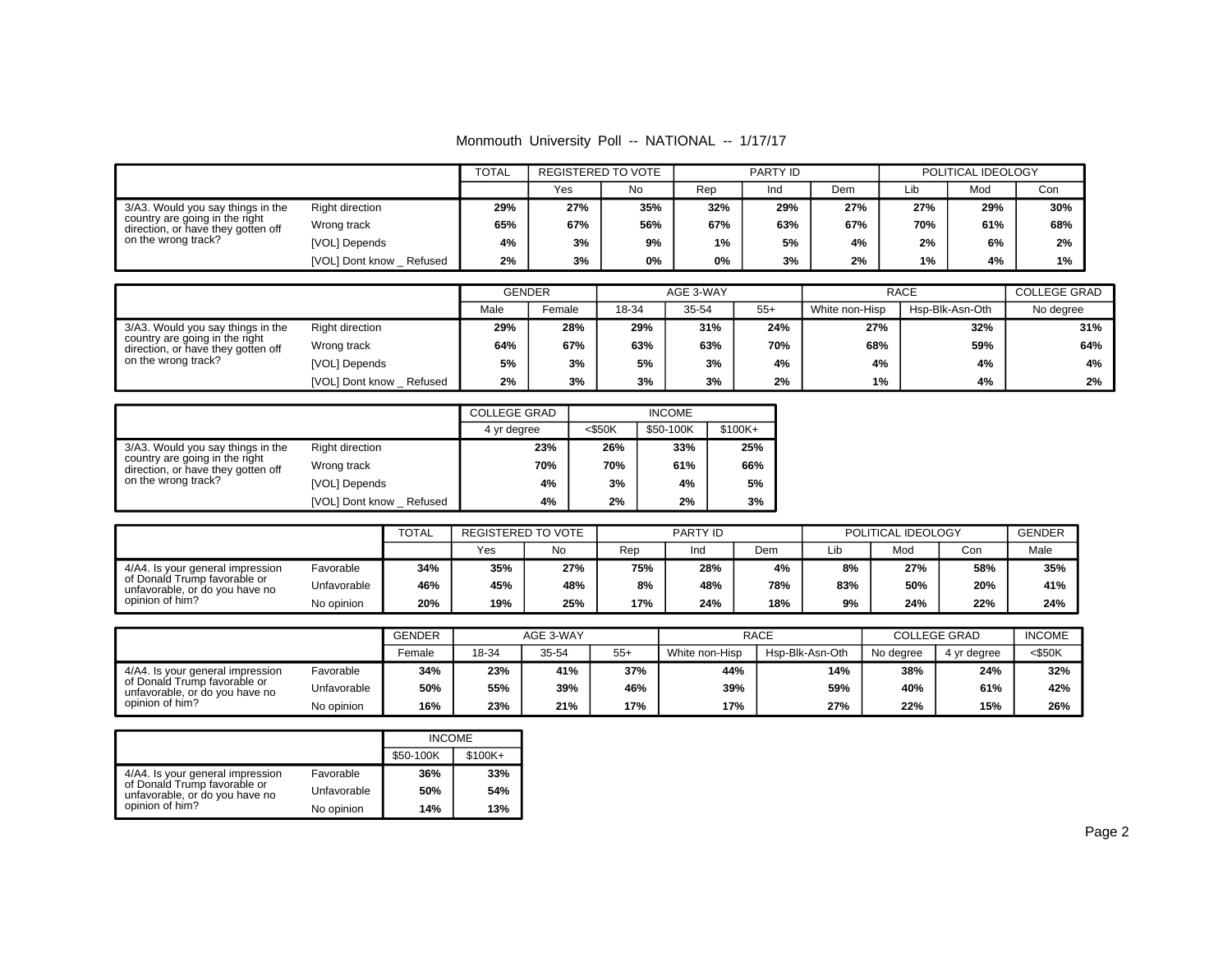Monmouth University Poll -- NATIONAL -- 1/17/17

|                                                                    |                         | <b>TOTAL</b> | <b>REGISTERED TO VOTE</b> |     |     | PARTY ID |     | POLITICAL IDEOLOGY |     |     |
|--------------------------------------------------------------------|-------------------------|--------------|---------------------------|-----|-----|----------|-----|--------------------|-----|-----|
|                                                                    |                         |              | Yes                       | No  | Rep | Ind      | Dem | Lib                | Mod | Con |
| 5/A5. Thinking about the next few                                  | Very optimistic         | 24%          | 26%                       | 17% | 53% | 20%      | 4%  | 5%                 | 17% | 45% |
| years, do you feel optimistic or<br>pessimistic about the policies | Somewhat optimistic     | 26%          | 26%                       | 29% | 37% | 30%      | 14% | 12%                | 32% | 29% |
| Trump will pursue? [PROBE] Is                                      | Somewhat pessimistic    | 13%          | 12%                       | 14% | 3%  | 14%      | 19% | 15%                | 14% | 9%  |
| that very or somewhat<br>optimistic_pessimistic?                   | Very pessimistic        | 30%          | 30%                       | 32% | 3%  | 29%      | 56% | 66%                | 30% | 11% |
|                                                                    | [VOL] Dont Know Refused | 6%           | 6%                        | 8%  | 4%  | 7%       | 7%  | 2%                 | 8%  | 6%  |

|                                                                    |                         |      | <b>GENDER</b> |       | AGE 3-WAY |       | <b>RACE</b>    | <b>COLLEGE GRAD</b> |           |
|--------------------------------------------------------------------|-------------------------|------|---------------|-------|-----------|-------|----------------|---------------------|-----------|
|                                                                    |                         | Male | Female        | 18-34 | 35-54     | $55+$ | White non-Hisp | Hsp-Blk-Asn-Oth     | No degree |
| 5/A5. Thinking about the next few                                  | Very optimistic         | 25%  | 24%           | 16%   | 29%       | 27%   | 30%            | 13%                 | 28%       |
| years, do you feel optimistic or<br>pessimistic about the policies | Somewhat optimistic     | 29%  | 24%           | 29%   | 28%       | 22%   | 30%            | 21%                 | 27%       |
| Trump will pursue? [PROBE] Is                                      | Somewhat pessimistic    | 15%  | 10%           | 17%   | 11%       | 9%    | 9%             | 19%                 | 13%       |
| that very or somewhat<br>optimistic pessimistic?                   | Very pessimistic        | 24%  | 36%           | 31%   | 28%       | 32%   | 26%            | 38%                 | 25%       |
|                                                                    | [VOL] Dont Know Refused | 7%   | 6%            | 6%    | 4%        | 10%   | 5%             | 9%                  | 7%        |

|                                                                    |                           | <b>COLLEGE GRAD</b> |           | <b>INCOME</b> |           |
|--------------------------------------------------------------------|---------------------------|---------------------|-----------|---------------|-----------|
|                                                                    |                           | 4 yr degree         | $<$ \$50K | \$50-100K     | $$100K +$ |
| 5/A5. Thinking about the next few                                  | Very optimistic           | 16%                 | 21%       | 28%           | 26%       |
| years, do you feel optimistic or<br>pessimistic about the policies | Somewhat optimistic       | 25%                 | 27%       | 25%           | 27%       |
| Trump will pursue? [PROBE] Is<br>that very or somewhat             | Somewhat pessimistic      | 11%                 | 15%       | 10%           | 12%       |
| optimistic pessimistic?                                            | Very pessimistic          | 44%                 | 28%       | 34%           | 34%       |
|                                                                    | [VOL] Dont Know _ Refused | 5%                  | 8%        | 4%            | 2%        |

|                                                                   |                         | <b>TOTAL</b> | REGISTERED TO VOTE |       | PARTY ID |     |     | POLITICAL IDEOLOGY |     |     |
|-------------------------------------------------------------------|-------------------------|--------------|--------------------|-------|----------|-----|-----|--------------------|-----|-----|
|                                                                   |                         |              | Yes                | No    | Rep      | Ind | Dem | Lib                | Mod | Con |
| 6/A6A. How much did middle                                        | A lot                   | 24%          | 23%                | 27%   | 6%       | 20% | 44% | 47%                | 22% | 14% |
| class families benefit from<br>President Obamas policies - a lot, | A little                | 41%          | 41%                | 43%   | 33%      | 41% | 49% | 43%                | 47% | 33% |
| a little, or not at all?                                          | Not at all              | 33%          | 34%                | 28%   | 59%      | 36% | 6%  | 8%                 | 30% | 50% |
|                                                                   | [VOL] Dont Know Refused | 2%           | 2%                 | $1\%$ | 2%       | 2%  | 2%  | 2%                 | 1%  | 3%  |

|                                                                                                                      |                         |      | <b>GENDER</b> |       | AGE 3-WAY |       | <b>RACE</b>    | <b>COLLEGE GRAD</b> |           |
|----------------------------------------------------------------------------------------------------------------------|-------------------------|------|---------------|-------|-----------|-------|----------------|---------------------|-----------|
|                                                                                                                      |                         | Male | Female        | 18-34 | 35-54     | $55+$ | White non-Hisp | Hsp-Blk-Asn-Oth     | No degree |
| 6/A6A. How much did middle<br>A lot<br>class families benefit from<br>A little<br>President Obamas policies - a lot, |                         | 22%  | 26%           | 29%   | 21%       | 22%   | 17%            | 38%                 | 24%       |
|                                                                                                                      |                         | 40%  | 42%           | 41%   | 40%       | 42%   | 39%            | 45%                 | 40%       |
| a little, or not at all?                                                                                             | Not at all              | 36%  | 30%           | 28%   | 38%       | 32%   | 42%            | 14%                 | 33%       |
|                                                                                                                      | [VOL] Dont Know Refused | 2%   | 3%            | 2%    | 2%        | 4%    | 2%             | 3%                  | 2%        |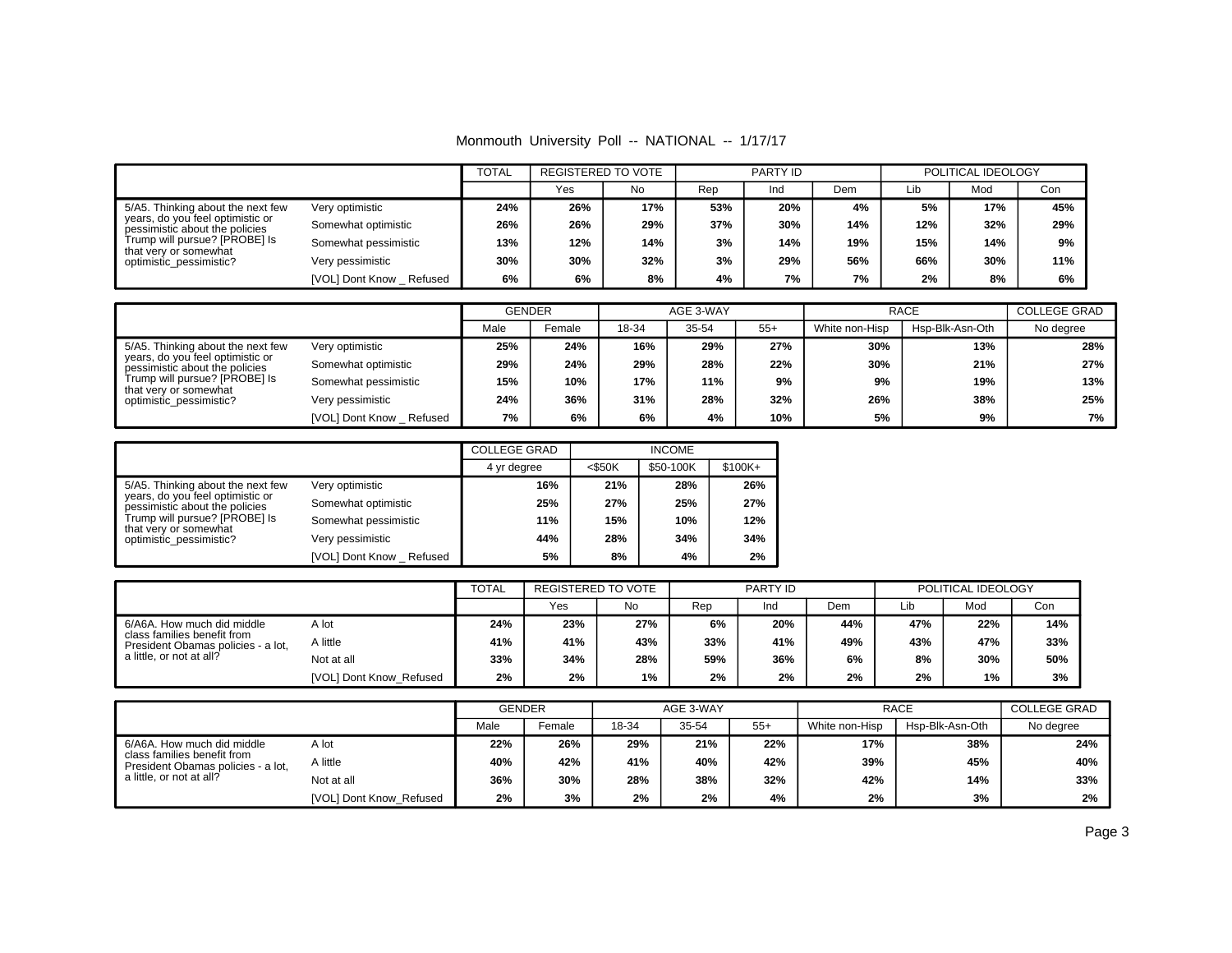Monmouth University Poll -- NATIONAL -- 1/17/17

|                                                                   |                         | <b>COLLEGE GRAD</b> |           |           |           |
|-------------------------------------------------------------------|-------------------------|---------------------|-----------|-----------|-----------|
|                                                                   |                         | 4 yr degree         | $<$ \$50K | \$50-100K | $$100K +$ |
| 6/A6A. How much did middle                                        | A lot                   | 25%                 | 26%       | 23%       | 22%       |
| class families benefit from<br>President Obamas policies - a lot, | A little                | 43%                 | 42%       | 35%       | 48%       |
| a little, or not at all?                                          | Not at all              | 31%                 | 30%       | 40%       | 28%       |
|                                                                   | [VOL] Dont Know_Refused | 2%                  | 2%        | 2%        | 2%        |

|                                                                   |                         | <b>TOTAL</b> | REGISTERED TO VOTE |     | PARTY ID |     |     | POLITICAL IDEOLOGY |     |     |
|-------------------------------------------------------------------|-------------------------|--------------|--------------------|-----|----------|-----|-----|--------------------|-----|-----|
|                                                                   |                         |              | Yes                | No  | Rep      | Ind | Dem | Lib                | Mod | Con |
| 7/A7A. And how much do you                                        | A lot                   | 26%          | 27%                | 21% | 56%      | 21% | 4%  | 6%                 | 18% | 47% |
| think middle class families will<br>benefit from President Trumps | A little                | 40%          | 38%                | 51% | 38%      | 44% | 36% | 42%                | 43% | 34% |
| policies - a lot, a little, or not at<br>all?                     | Not at all              | 29%          | 30%                | 26% | 2%       | 28% | 54% | 52%                | 33% | 12% |
|                                                                   | [VOL] Dont Know Refused | 5%           | 6%                 | 2%  | 3%       | 7%  | 5%  | 1%                 | 6%  | 6%  |

|                                                                   |                         | <b>GENDER</b> |        | AGE 3-WAY |       |       | RACE           | <b>COLLEGE GRAD</b> |           |
|-------------------------------------------------------------------|-------------------------|---------------|--------|-----------|-------|-------|----------------|---------------------|-----------|
|                                                                   |                         | Male          | Female | 18-34     | 35-54 | $55+$ | White non-Hisp | Hsp-Blk-Asn-Oth     | No degree |
| 7/A7A. And how much do you                                        | A lot                   | 25%           | 27%    | 18%       | 30%   | 28%   | 32%            | 13%                 | 29%       |
| think middle class families will<br>benefit from President Trumps | A little                | 43%           | 37%    | 47%       | 41%   | 32%   | 38%            | 42%                 | 39%       |
| policies - a lot, a little, or not at<br>all?                     | Not at all              | 27%           | 31%    | 32%       | 24%   | 33%   | 25%            | 36%                 | 26%       |
|                                                                   | [VOL] Dont Know Refused | 5%            | 6%     | 3%        | 6%    | 7%    | 4%             | 8%                  | 6%        |

|                                                                   |                         | <b>COLLEGE GRAD</b> |           | <b>INCOME</b> |           |
|-------------------------------------------------------------------|-------------------------|---------------------|-----------|---------------|-----------|
|                                                                   |                         | 4 yr degree         | $<$ \$50K | \$50-100K     | $$100K +$ |
| 7/A7A. And how much do you                                        | A lot                   | 17%                 | 25%       | 26%           | 27%       |
| think middle class families will<br>benefit from President Trumps | A little                | 42%                 | 40%       | 40%           | 38%       |
| policies - a lot, a little, or not at<br>all?                     | Not at all              | 37%                 | 27%       | 32%           | 31%       |
|                                                                   | [VOL] Dont Know Refused | 4%                  | 8%        | 3%            | 4%        |

|                                                                          |                         | <b>TOTAL</b> | REGISTERED TO VOTE |     | PARTY ID |     |     | POLITICAL IDEOLOGY |     |     |
|--------------------------------------------------------------------------|-------------------------|--------------|--------------------|-----|----------|-----|-----|--------------------|-----|-----|
|                                                                          |                         |              | Yes                | No  | Rep      | Ind | Dem | Lib                | Mod | Con |
| 8/A6B. How much did wealthy                                              | A lot                   | 29%          | 30%                | 24% | 44%      | 25% | 21% | 22%                | 31% | 32% |
| families benefit from President<br>Obamas policies - a lot, a little, or | A little                | 43%          | 44%                | 40% | 26%      | 44% | 62% | 60%                | 44% | 35% |
| not at all?                                                              | Not at all              | 17%          | 17%                | 23% | 23%      | 18% | 11% | 11%                | 16% | 23% |
|                                                                          | [VOL] Dont Know Refused | 10%          | 9%                 | 13% | 8%       | 13% | 6%  | 7%                 | 9%  | 10% |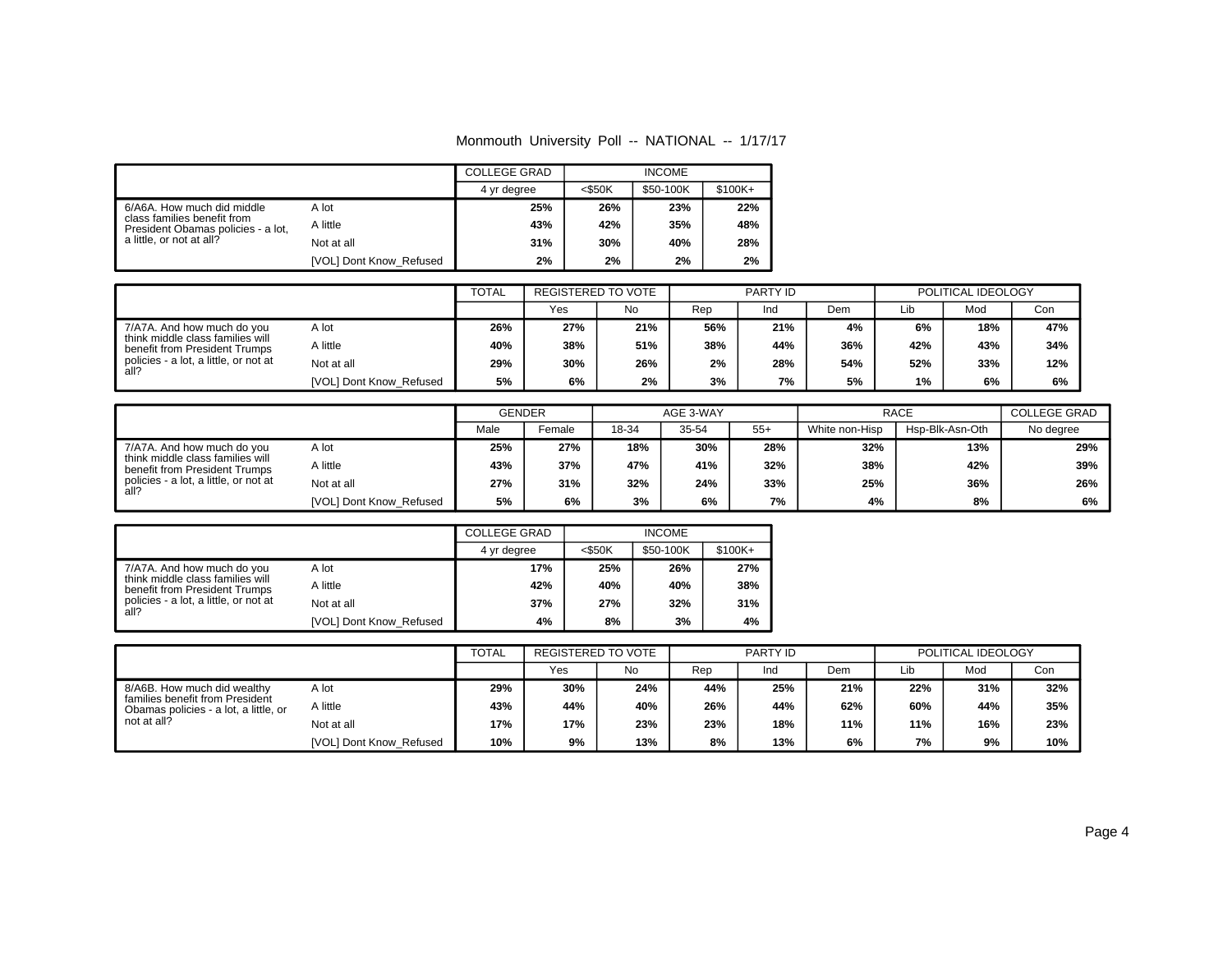Monmouth University Poll -- NATIONAL -- 1/17/17

|                                                                          |                         | <b>GENDER</b> |        |       | AGE 3-WAY |       | <b>RACE</b>    | COLLEGE GRAD    |           |
|--------------------------------------------------------------------------|-------------------------|---------------|--------|-------|-----------|-------|----------------|-----------------|-----------|
|                                                                          |                         | Male          | Female | 18-34 | 35-54     | $55+$ | White non-Hisp | Hsp-Blk-Asn-Oth | No degree |
| 8/A6B. How much did wealthy                                              | A lot                   | 30%           | 29%    | 18%   | 34%       | 35%   | 34%            | 22%             | 30%       |
| families benefit from President<br>Obamas policies - a lot. a little, or | A little                | 45%           | 41%    | 47%   | 41%       | 43%   | 39%            | 54%             | 41%       |
| not at all?                                                              | Not at all              | 17%           | 18%    | 25%   | 16%       | 12%   | 18%            | 15%             | 17%       |
|                                                                          | [VOL] Dont Know_Refused | 8%            | 11%    | 10%   | 8%        | 11%   | 10%            | 9%              | 12%       |

|                                                                          |                         | <b>COLLEGE GRAD</b> |           | <b>INCOME</b> |           |
|--------------------------------------------------------------------------|-------------------------|---------------------|-----------|---------------|-----------|
|                                                                          |                         | 4 yr degree         | $<$ \$50K | \$50-100K     | $$100K +$ |
| 8/A6B. How much did wealthy                                              | A lot                   | 28%                 | 28%       | 30%           | 29%       |
| families benefit from President<br>Obamas policies - a lot, a little, or | A little                | 50%                 | 47%       | 44%           | 44%       |
| not at all?                                                              | Not at all              | 18%                 | 14%       | 18%           | 23%       |
|                                                                          | [VOL] Dont Know Refused | 4%                  | 11%       | 9%            | 4%        |

|                                                                                                                            |                         | <b>TOTAL</b> | REGISTERED TO VOTE |     | PARTY ID |     |     | POLITICAL IDEOLOGY |     |     |
|----------------------------------------------------------------------------------------------------------------------------|-------------------------|--------------|--------------------|-----|----------|-----|-----|--------------------|-----|-----|
|                                                                                                                            |                         |              | Yes                | No  | Rep      | Ind | Dem | Lib                | Mod | Con |
| 9/A7B. And how much do you<br>A lot<br>think wealthy families will benefit<br>A little<br>from President Trumps policies - |                         | 55%          | 55%                | 58% | 33%      | 50% | 80% | 82%                | 58% | 36% |
|                                                                                                                            |                         | 31%          | 31%                | 28% | 53%      | 32% | 10% | 10%                | 29% | 46% |
| a lot, a little, or not at all?                                                                                            | Not at all              | 7%           | 7%                 | 5%  | 8%       | 9%  | 4%  | 5%                 | 5%  | 10% |
|                                                                                                                            | [VOL] Dont Know Refused | 7%           | 7%                 | 9%  | 6%       | 9%  | 5%  | 3%                 | 7%  | 9%  |

|                                                                                                                            |                         |      | <b>GENDER</b> |       | AGE 3-WAY |       | <b>RACE</b>    | <b>COLLEGE GRAD</b> |           |
|----------------------------------------------------------------------------------------------------------------------------|-------------------------|------|---------------|-------|-----------|-------|----------------|---------------------|-----------|
|                                                                                                                            |                         | Male | Female        | 18-34 | 35-54     | $55+$ | White non-Hisp | Hsp-Blk-Asn-Oth     | No degree |
| 9/A7B. And how much do you<br>A lot<br>think wealthy families will benefit<br>A little<br>from President Trumps policies - |                         | 55%  | 55%           | 57%   | 54%       | 56%   | 51%            | 63%                 | 51%       |
|                                                                                                                            |                         | 31%  | 31%           | 31%   | 32%       | 29%   | 37%            | 19%                 | 34%       |
| a lot, a little, or not at all?                                                                                            | Not at all              | 7%   | 7%            | 6%    | 8%        | 6%    | 5%             | 10%                 | 7%        |
|                                                                                                                            | [VOL] Dont Know Refused | 7%   | 7%            | 6%    | 6%        | 9%    | 6%             | 8%                  | 9%        |

|                                                                         |                         | <b>COLLEGE GRAD</b> |           | <b>INCOME</b> |           |
|-------------------------------------------------------------------------|-------------------------|---------------------|-----------|---------------|-----------|
|                                                                         |                         | 4 yr degree         | $<$ \$50K | \$50-100K     | $$100K +$ |
| 9/A7B. And how much do you                                              | A lot                   | 67%                 | 55%       | 55%           | 59%       |
| think wealthy families will benefit<br>from President Trumps policies - | A little                | 24%                 | 30%       | 32%           | 32%       |
| a lot, a little, or not at all?                                         | Not at all              | 6%                  | 8%        | 5%            | 7%        |
|                                                                         | [VOL] Dont Know Refused | 3%                  | 7%        | 8%            | 2%        |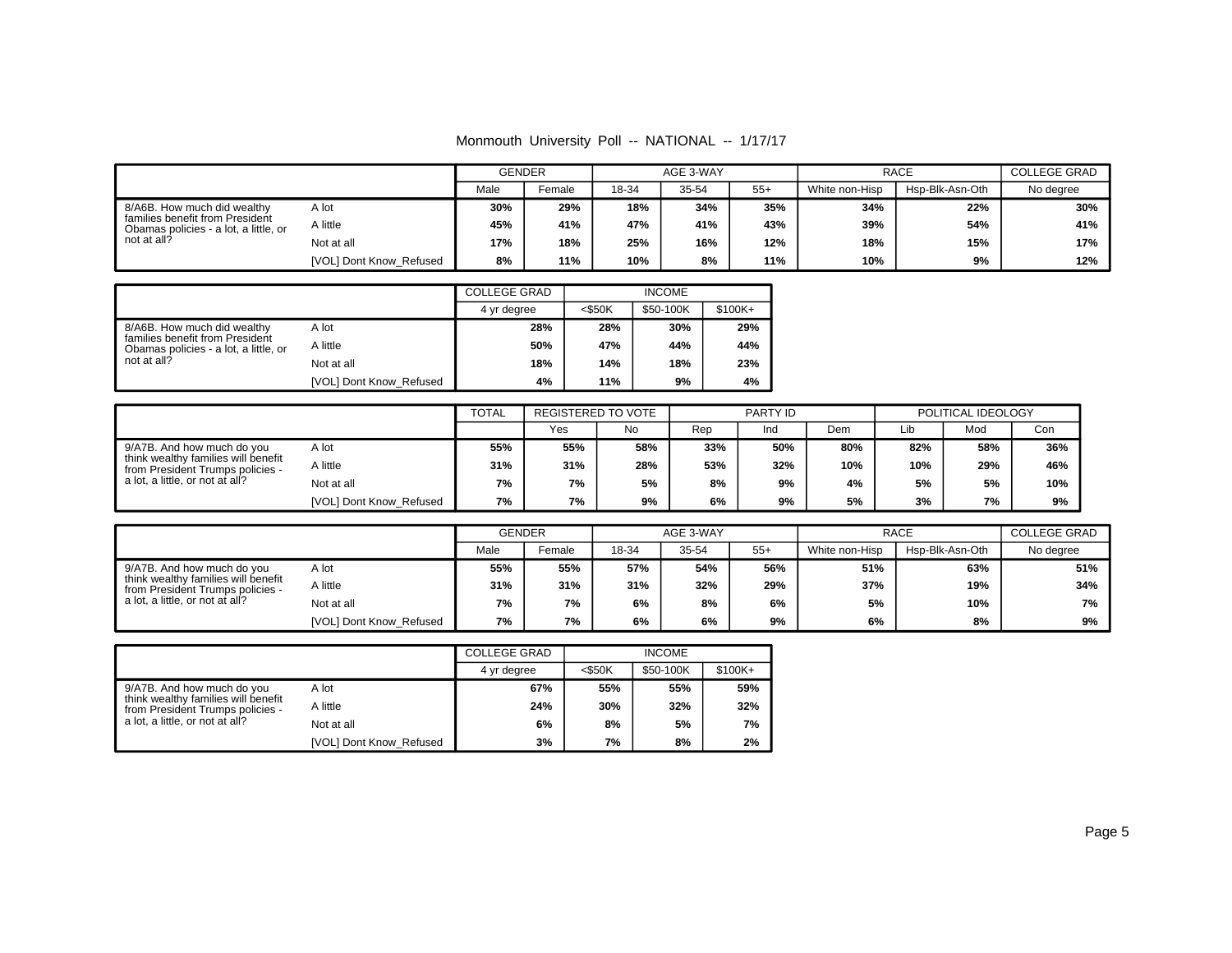Monmouth University Poll -- NATIONAL -- 1/17/17

|                                                                                                                      |                         | <b>TOTAL</b> | REGISTERED TO VOTE |     | PARTY ID |     |     | POLITICAL IDEOLOGY |     |     |
|----------------------------------------------------------------------------------------------------------------------|-------------------------|--------------|--------------------|-----|----------|-----|-----|--------------------|-----|-----|
|                                                                                                                      |                         |              | No<br>Yes          |     | Rep      | Ind | Dem | Lib                | Mod | Con |
| 10/A6C. How much did poor<br>families benefit from President<br>Obamas policies - a lot, a little, or<br>not at all? | A lot                   | 39%          | 38%                | 46% | 30%      | 33% | 56% | 60%                | 37% | 32% |
|                                                                                                                      | A little                | 36%          | 37%                | 26% | 30%      | 38% | 36% | 33%                | 44% | 27% |
|                                                                                                                      | Not at all              | 21%          | 21%                | 21% | 36%      | 23% | 7%  | 5%                 | 15% | 38% |
|                                                                                                                      | [VOL] Dont Know Refused | 4%           | 3%                 | 6%  | 4%       | 6%  | 1%  | 2%                 | 4%  | 4%  |

|                                                                                                                            |                         | <b>GENDER</b> |        |     | AGE 3-WAY |       | <b>RACE</b>    | <b>COLLEGE GRAD</b> |           |
|----------------------------------------------------------------------------------------------------------------------------|-------------------------|---------------|--------|-----|-----------|-------|----------------|---------------------|-----------|
|                                                                                                                            |                         | Male          | Female |     | 35-54     | $55+$ | White non-Hisp | Hsp-Blk-Asn-Oth     | No degree |
| 10/A6C. How much did poor<br>A lot<br>families benefit from President<br>A little<br>Obamas policies - a lot, a little, or |                         | 36%           | 43%    | 53% | 35%       | 32%   | 33%            | 51%                 | 38%       |
|                                                                                                                            |                         | 36%           | 35%    | 28% | 38%       | 39%   | 37%            | 33%                 | 33%       |
| not at all?                                                                                                                | Not at all              | 24%           | 19%    | 16% | 23%       | 25%   | 27%            | 11%                 | 24%       |
|                                                                                                                            | [VOL] Dont Know Refused | 4%            | 3%     | 3%  | 4%        | 4%    | 3%             | 5%                  | 4%        |

|                                                                          |                         | <b>COLLEGE GRAD</b> |           |           |           |
|--------------------------------------------------------------------------|-------------------------|---------------------|-----------|-----------|-----------|
|                                                                          |                         | 4 yr degree         | $<$ \$50K | \$50-100K | $$100K +$ |
| 10/A6C. How much did poor                                                | A lot                   | 42%                 | 35%       | 46%       | 41%       |
| families benefit from President<br>Obamas policies - a lot, a little, or | A little                | 42%                 | 36%       | 35%       | 37%       |
| not at all?                                                              | Not at all              | 14%                 | 26%       | 15%       | 18%       |
|                                                                          | [VOL] Dont Know Refused | 3%                  | 3%        | 4%        | 4%        |

|                                                                                                                                        |                         | <b>TOTAL</b> | <b>REGISTERED TO VOTE</b> |     | PARTY ID |     |     | POLITICAL IDEOLOGY |     |     |
|----------------------------------------------------------------------------------------------------------------------------------------|-------------------------|--------------|---------------------------|-----|----------|-----|-----|--------------------|-----|-----|
|                                                                                                                                        |                         |              | Yes                       | No  | Rep      | Ind | Dem | Lib                | Mod | Con |
| 11/A7C. And how much do you<br>think poor families will benefit<br>from President Trumps policies -<br>a lot, a little, or not at all? | A lot                   | 21%          | 21%                       | 20% | 41%      | 20% | 5%  | 3%                 | 14% | 39% |
|                                                                                                                                        | A little                | 36%          | 37%                       | 33% | 47%      | 35% | 28% | 24%                | 39% | 39% |
|                                                                                                                                        | Not at all              | 37%          | 36%                       | 45% | 6%       | 39% | 63% | 69%                | 42% | 14% |
|                                                                                                                                        | [VOL] Dont Know Refused | 6%           | 6%                        | 2%  | 5%       | 6%  | 4%  | 3%                 | 5%  | 7%  |

|                                                                                                                                        |                         |      | <b>GENDER</b> |       | AGE 3-WAY |       |                | <b>RACE</b>     |           |  |
|----------------------------------------------------------------------------------------------------------------------------------------|-------------------------|------|---------------|-------|-----------|-------|----------------|-----------------|-----------|--|
|                                                                                                                                        |                         | Male | Female        | 18-34 | 35-54     | $55+$ | White non-Hisp | Hsp-Blk-Asn-Oth | No degree |  |
| 11/A7C. And how much do you<br>think poor families will benefit<br>from President Trumps policies -<br>a lot, a little, or not at all? | A lot                   | 18%  | 23%           | 12%   | 25%       | 24%   | 25%            | 13%             | 24%       |  |
|                                                                                                                                        | A little                | 38%  | 34%           | 44%   | 35%       | 31%   | 38%            | 34%             | 38%       |  |
|                                                                                                                                        | Not at all              | 37%  | 37%           | 42%   | 35%       | 36%   | 31%            | 47%             | 32%       |  |
|                                                                                                                                        | [VOL] Dont Know Refused | 6%   | 5%            | 3%    | 5%        | 10%   | 6%             | 6%              | 6%        |  |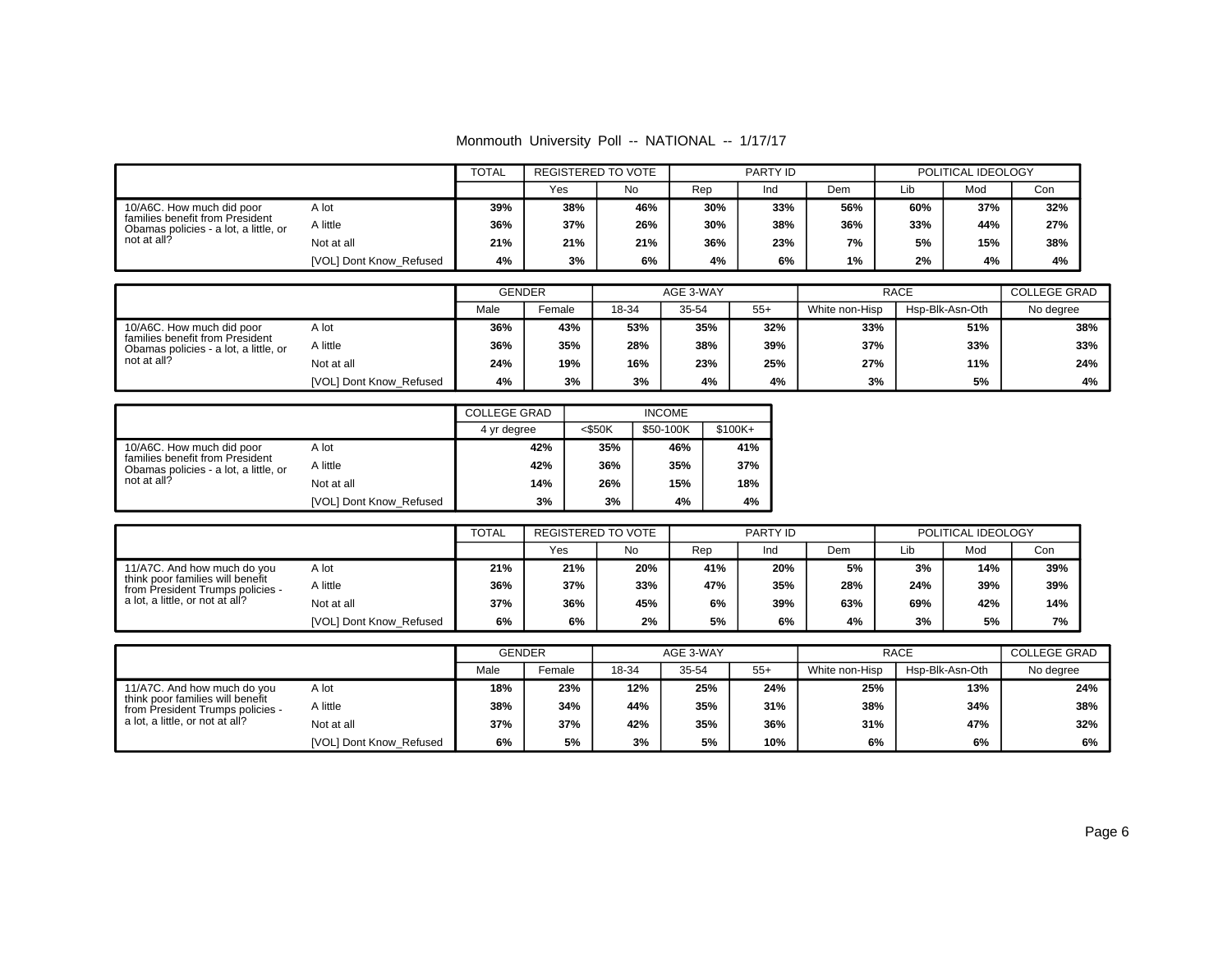Monmouth University Poll -- NATIONAL -- 1/17/17

|                                                                      |                         | <b>COLLEGE GRAD</b> |           |           |           |
|----------------------------------------------------------------------|-------------------------|---------------------|-----------|-----------|-----------|
|                                                                      |                         | 4 yr degree         | $<$ \$50K | \$50-100K | $$100K +$ |
| 11/A7C. And how much do you                                          | A lot                   | 12%                 | 22%       | 21%       | 16%       |
| think poor families will benefit<br>from President Trumps policies - | A little                | 32%                 | 39%       | 39%       | 28%       |
| a lot, a little, or not at all?                                      | Not at all              | 51%                 | 33%       | 36%       | 50%       |
|                                                                      | [VOL] Dont Know Refused | 5%                  | 6%        | 4%        | 6%        |

|                                                                                                                            |                         | <b>TOTAL</b> | REGISTERED TO VOTE |     | PARTY ID |     |     | POLITICAL IDEOLOGY |     |     |
|----------------------------------------------------------------------------------------------------------------------------|-------------------------|--------------|--------------------|-----|----------|-----|-----|--------------------|-----|-----|
|                                                                                                                            |                         |              | Yes                | No  | Rep      | Ind | Dem | Lib                | Mod | Con |
| 12/A6D. How much did Wall<br>Street bankers benefit from<br>President Obamas policies - a lot,<br>a little, or not at all? | A lot                   | 35%          | 35%                | 29% | 37%      | 38% | 30% | 27%                | 36% | 38% |
|                                                                                                                            | A little                | 40%          | 39%                | 43% | 34%      | 37% | 50% | 52%                | 41% | 31% |
|                                                                                                                            | Not at all              | 11%          | 10%                | 19% | 14%      | 11% | 8%  | 10%                | 9%  | 14% |
|                                                                                                                            | [VOL] Dont Know Refused | 15%          | 16%                | 8%  | 15%      | 14% | 13% | 11%                | 14% | 17% |

|                                                                                                                            |                         | <b>GENDER</b> |        | AGE 3-WAY |       |       | <b>RACE</b>    | <b>COLLEGE GRAD</b> |           |
|----------------------------------------------------------------------------------------------------------------------------|-------------------------|---------------|--------|-----------|-------|-------|----------------|---------------------|-----------|
|                                                                                                                            |                         | Male          | Female |           | 35-54 | $55+$ | White non-Hisp | Hsp-Blk-Asn-Oth     | No degree |
| 12/A6D. How much did Wall<br>Street bankers benefit from<br>President Obamas policies - a lot,<br>a little, or not at all? | A lot                   | 43%           | 26%    | 28%       | 38%   | 38%   | 36%            | 31%                 | 33%       |
|                                                                                                                            | A little                | 35%           | 44%    | 45%       | 39%   | 36%   | 37%            | 45%                 | 39%       |
|                                                                                                                            | Not at all              | 12%           | 10%    | 12%       | 10%   | 11%   | 11%            | 10%                 | 11%       |
|                                                                                                                            | [VOL] Dont Know Refused | 10%           | 20%    | 16%       | 14%   | 15%   | 16%            | 13%                 | 16%       |

|                                                                   |                         | <b>COLLEGE GRAD</b> |           | <b>INCOME</b> |           |
|-------------------------------------------------------------------|-------------------------|---------------------|-----------|---------------|-----------|
|                                                                   |                         | 4 yr degree         | $<$ \$50K | \$50-100K     | $$100K +$ |
| 12/A6D. How much did Wall                                         | A lot                   | 37%                 | 32%       | 33%           | 39%       |
| Street bankers benefit from<br>President Obamas policies - a lot, | A little                | 41%                 | 37%       | 46%           | 39%       |
| a little, or not at all?                                          | Not at all              | 10%                 | 13%       | 8%            | 10%       |
|                                                                   | [VOL] Dont Know Refused | 11%                 | 18%       | 12%           | 11%       |

|                                                                                                |                         | <b>TOTAL</b> | REGISTERED TO VOTE |     | PARTY ID |     |     | POLITICAL IDEOLOGY |     |     |
|------------------------------------------------------------------------------------------------|-------------------------|--------------|--------------------|-----|----------|-----|-----|--------------------|-----|-----|
|                                                                                                |                         |              | Yes                | No  | Rep      | Ind | Dem | Lib                | Mod | Con |
| 13/A7D. And how much do you<br>think Wall Street bankers will<br>benefit from President Trumps | A lot                   | 54%          | 54%                | 55% | 38%      | 54% | 70% | 75%                | 55% | 41% |
|                                                                                                | A little                | 30%          | 30%                | 32% | 45%      | 30% | 19% | 15%                | 32% | 37% |
| policies - a lot, a little, or not at<br>all?                                                  | Not at all              | 7%           | 7%                 | 7%  | 6%       | 9%  | 5%  | 8%                 | 5%  | 9%  |
|                                                                                                | [VOL] Dont Know Refused | 9%           | 9%                 | 6%  | 11%      | 8%  | 6%  | 2%                 | 8%  | 12% |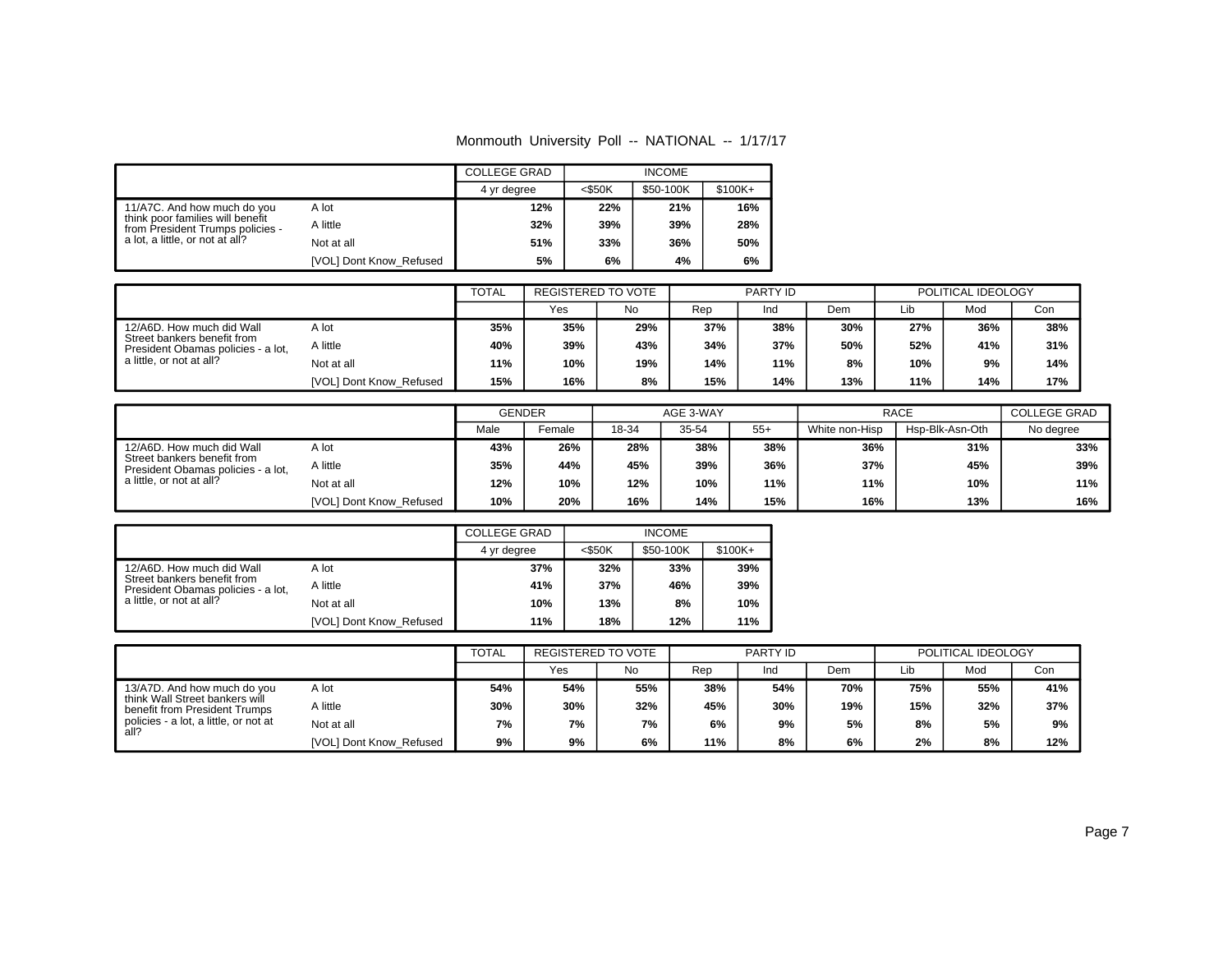Monmouth University Poll -- NATIONAL -- 1/17/17

|                                                                 |                         |     | <b>GENDER</b><br>Male<br>Female |     | AGE 3-WAY |       | <b>RACE</b>    | <b>COLLEGE GRAD</b> |           |
|-----------------------------------------------------------------|-------------------------|-----|---------------------------------|-----|-----------|-------|----------------|---------------------|-----------|
|                                                                 |                         |     |                                 |     | 35-54     | $55+$ | White non-Hisp | Hsp-Blk-Asn-Oth     | No degree |
| 13/A7D. And how much do you                                     | A lot                   | 58% | 51%                             | 54% | 53%       | 55%   | 50%            | 63%                 | 50%       |
| think Wall Street bankers will<br>benefit from President Trumps | A little                | 30% | 30%                             | 34% | 30%       | 28%   | 35%            | 21%                 | 33%       |
| policies - a lot, a little, or not at<br>all?                   | Not at all              | 6%  | 7%                              | 6%  | 9%        | 5%    | 6%             | 9%                  | 8%        |
|                                                                 | [VOL] Dont Know_Refused | 6%  | 11%                             | 6%  | 8%        | 12%   | 9%             | 7%                  | 9%        |

|                                                                 |                         | <b>COLLEGE GRAD</b> |           | <b>INCOME</b> |           |
|-----------------------------------------------------------------|-------------------------|---------------------|-----------|---------------|-----------|
|                                                                 |                         | 4 yr degree         | $<$ \$50K | \$50-100K     | $$100K +$ |
| 13/A7D. And how much do you                                     | A lot                   | 65%                 | 53%       | 53%           | 60%       |
| think Wall Street bankers will<br>benefit from President Trumps | A little                | 24%                 | 30%       | 35%           | 25%       |
| policies - a lot, a little, or not at<br>all?                   | Not at all              | 4%                  | 10%       | 4%            | 6%        |
|                                                                 | [VOL] Dont Know_Refused | 8%                  | 8%        | 8%            | 9%        |

|                                                                                                                        |                         | <b>TOTAL</b> | REGISTERED TO VOTE |     |     | PARTY ID |     |     | POLITICAL IDEOLOGY |     |
|------------------------------------------------------------------------------------------------------------------------|-------------------------|--------------|--------------------|-----|-----|----------|-----|-----|--------------------|-----|
|                                                                                                                        |                         |              | Yes                | No  | Rep | Ind      | Dem | ∟ib | Mod                | Con |
| 14/A6E. How much did big<br>A lot<br>business interests benefit from<br>A little<br>President Obamas policies - a lot, |                         | 30%          | 31%                | 19% | 30% | 33%      | 27% | 23% | 32%                | 31% |
|                                                                                                                        |                         | 48%          | 48%                | 50% | 42% | 43%      | 62% | 64% | 48%                | 41% |
| a little, or not at all?                                                                                               | Not at all              | 14%          | 14%                | 18% | 23% | 14%      | 4%  | 6%  | 13%                | 21% |
|                                                                                                                        | [VOL] Dont Know Refused | 8%           | 7%                 | 14% | 5%  | 10%      | 7%  | 7%  | 8%                 | 7%  |

|                                                                                                   |                         | <b>GENDER</b> |        |       | AGE 3-WAY |       |                | <b>RACE</b>     |           |  |  |
|---------------------------------------------------------------------------------------------------|-------------------------|---------------|--------|-------|-----------|-------|----------------|-----------------|-----------|--|--|
|                                                                                                   |                         | Male          | Female | 18-34 | 35-54     | $55+$ | White non-Hisp | Hsp-Blk-Asn-Oth | No degree |  |  |
| 14/A6E. How much did big<br>business interests benefit from<br>President Obamas policies - a lot, | A lot                   | 32%           | 27%    | 28%   | 31%       | 30%   | 29%            | 30%             | 30%       |  |  |
|                                                                                                   | A little                | 49%           | 48%    | 51%   | 47%       | 48%   | 46%            | 53%             | 47%       |  |  |
| a little, or not at all?                                                                          | Not at all              | 13%           | 16%    | 13%   | 15%       | 15%   | 18%            | 7%              | 14%       |  |  |
|                                                                                                   | [VOL] Dont Know Refused | 6%            | 9%     | 8%    | 8%        | 8%    | 7%             | 9%              | 9%        |  |  |

|                                                                       |                         | <b>COLLEGE GRAD</b> |           | <b>INCOME</b> |           |
|-----------------------------------------------------------------------|-------------------------|---------------------|-----------|---------------|-----------|
|                                                                       |                         | 4 yr degree         | $<$ \$50K | \$50-100K     | $$100K +$ |
| 14/A6E. How much did big                                              | A lot                   | 29%                 | 29%       | 32%           | 26%       |
| business interests benefit from<br>President Obamas policies - a lot, | A little                | 52%                 | 47%       | 47%           | 56%       |
| a little, or not at all?                                              | Not at all              | 15%                 | 13%       | 16%           | 13%       |
|                                                                       | [VOL] Dont Know Refused | 3%                  | 11%       | 5%            | 4%        |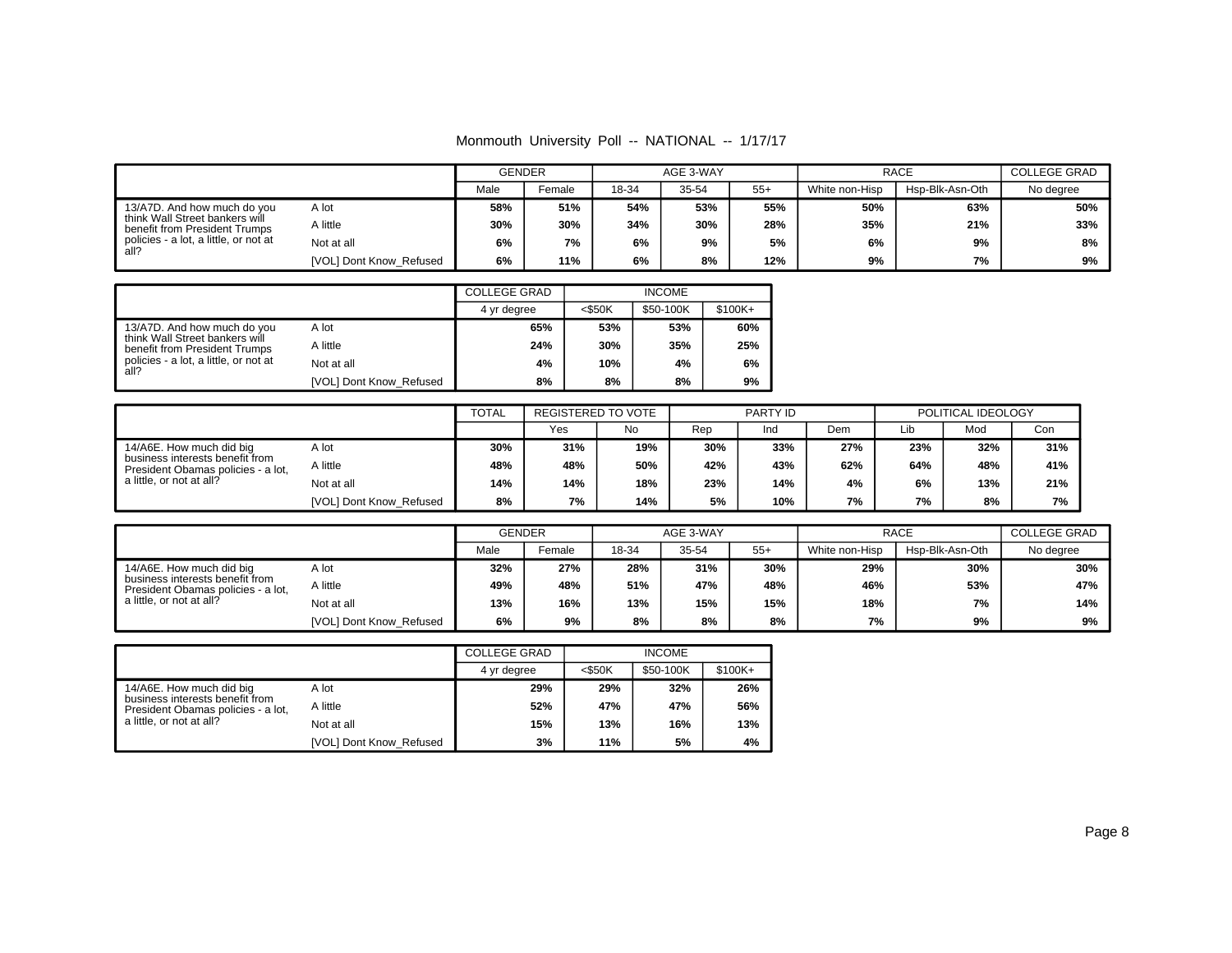Monmouth University Poll -- NATIONAL -- 1/17/17

|                                                                                                                        |                         | <b>TOTAL</b> | PARTY ID<br>REGISTERED TO VOTE |     | POLITICAL IDEOLOGY |     |     |     |     |     |
|------------------------------------------------------------------------------------------------------------------------|-------------------------|--------------|--------------------------------|-----|--------------------|-----|-----|-----|-----|-----|
|                                                                                                                        |                         |              | Yes                            | No  | Rep                | Ind | Dem | Lib | Mod | Con |
| 15/A7E. And how much do you<br>A lot<br>think big business interests will<br>A little<br>benefit from President Trumps |                         | 63%          | 63%                            | 61% | 58%                | 60% | 72% | 84% | 62% | 50% |
|                                                                                                                        |                         | 27%          | 27%                            | 28% | 34%                | 30% | 18% | 13% | 28% | 35% |
| policies - a lot, a little, or not at<br>all?                                                                          | Not at all              | 4%           | 4%                             | 5%  | 3%                 | 5%  | 5%  | 1%  | 4%  | 7%  |
|                                                                                                                        | [VOL] Dont Know Refused | 6%           | 6%                             | 5%  | 6%                 | 5%  | 6%  | 2%  | 6%  | 8%  |

|                                                                    |                         | <b>GENDER</b> |        |       | AGE 3-WAY |       |                | <b>RACE</b>     | <b>COLLEGE GRAD</b> |
|--------------------------------------------------------------------|-------------------------|---------------|--------|-------|-----------|-------|----------------|-----------------|---------------------|
|                                                                    |                         | Male          | Female | 18-34 | 35-54     | $55+$ | White non-Hisp | Hsp-Blk-Asn-Oth | No degree           |
| 15/A7E. And how much do you                                        | A lot                   | 62%           | 63%    | 64%   | 60%       | 65%   | 62%            | 65%             | 59%                 |
| think big business interests will<br>benefit from President Trumps | A little                | 29%           | 25%    | 28%   | 31%       | 22%   | 29%            | 22%             | 29%                 |
| policies - a lot, a little, or not at<br>all?                      | Not at all              | 4%            | 5%     | 4%    | 5%        | 4%    | 3%             | 8%              | 5%                  |
|                                                                    | [VOL] Dont Know Refused | 4%            | 8%     | 4%    | 5%        | 10%   | 7%             | 5%              | 7%                  |

|                                                                    |                         | <b>COLLEGE GRAD</b> |           | <b>INCOME</b> |           |
|--------------------------------------------------------------------|-------------------------|---------------------|-----------|---------------|-----------|
|                                                                    |                         | 4 yr degree         | $<$ \$50K | \$50-100K     | $$100K +$ |
| 15/A7E. And how much do you                                        | A lot                   | 72%                 | 61%       | 62%           | 70%       |
| think big business interests will<br>benefit from President Trumps | A little                | 23%                 | 24%       | 30%           | 25%       |
| policies - a lot, a little, or not at<br>all?                      | Not at all              | 2%                  | 7%        | 2%            | 2%        |
|                                                                    | [VOL] Dont Know Refused | 3%                  | 8%        | 5%            | 3%        |

|                                                                     |                         | <b>TOTAL</b> | <b>REGISTERED TO VOTE</b> |     |     | <b>PARTY ID</b> |     | POLITICAL IDEOLOGY |     |     |
|---------------------------------------------------------------------|-------------------------|--------------|---------------------------|-----|-----|-----------------|-----|--------------------|-----|-----|
|                                                                     |                         |              | Yes                       | No. | Rep | Ind             | Dem | Lib                | Mod | Con |
| 16/A8. How likely is it that                                        | Very likely             | 28%          | 29%                       | 20% | 56% | 26%             | 5%  | 5%                 | 21% | 49% |
| President Trump will propose<br>policies to help the middle class - | Somewhat likely         | 33%          | 33%                       | 37% | 36% | 39%             | 25% | 22%                | 40% | 32% |
| very, somewhat, not too, or not at<br>all likely?                   | Not too likely          | 16%          | 16%                       | 18% | 3%  | 16%             | 27% | 29%                | 17% | 7%  |
|                                                                     | Not at all likely       | 21%          | 21%                       | 24% | 4%  | 18%             | 41% | 43%                | 20% | 11% |
|                                                                     | [VOL] Dont know Refused | 2%           | 2%                        | 1%  | 2%  | 2%              | 2%  | 1%                 | 3%  | 1%  |

|                                                                     |                         | <b>GENDER</b> |        |       | AGE 3-WAY |       |                | <b>RACE</b>     | <b>COLLEGE GRAD</b> |
|---------------------------------------------------------------------|-------------------------|---------------|--------|-------|-----------|-------|----------------|-----------------|---------------------|
|                                                                     |                         | Male          | Female | 18-34 | 35-54     | $55+$ | White non-Hisp | Hsp-Blk-Asn-Oth | No degree           |
| 16/A8. How likely is it that                                        | Very likely             | 30%           | 25%    | 18%   | 34%       | 30%   | 34%            | 15%             | 30%                 |
| President Trump will propose<br>policies to help the middle class - | Somewhat likely         | 34%           | 33%    | 43%   | 32%       | 25%   | 35%            | 31%             | 34%                 |
| very, somewhat, not too, or not at<br>all likely?                   | Not too likely          | 15%           | 17%    | 18%   | 13%       | 17%   | 12%            | 23%             | 15%                 |
|                                                                     | Not at all likely       | 19%           | 23%    | 20%   | 20%       | 24%   | 17%            | 28%             | 20%                 |
|                                                                     | [VOL] Dont know Refused | 2%            | 2%     | 2%    | 1%        | 3%    | 2%             | 2%              | 2%                  |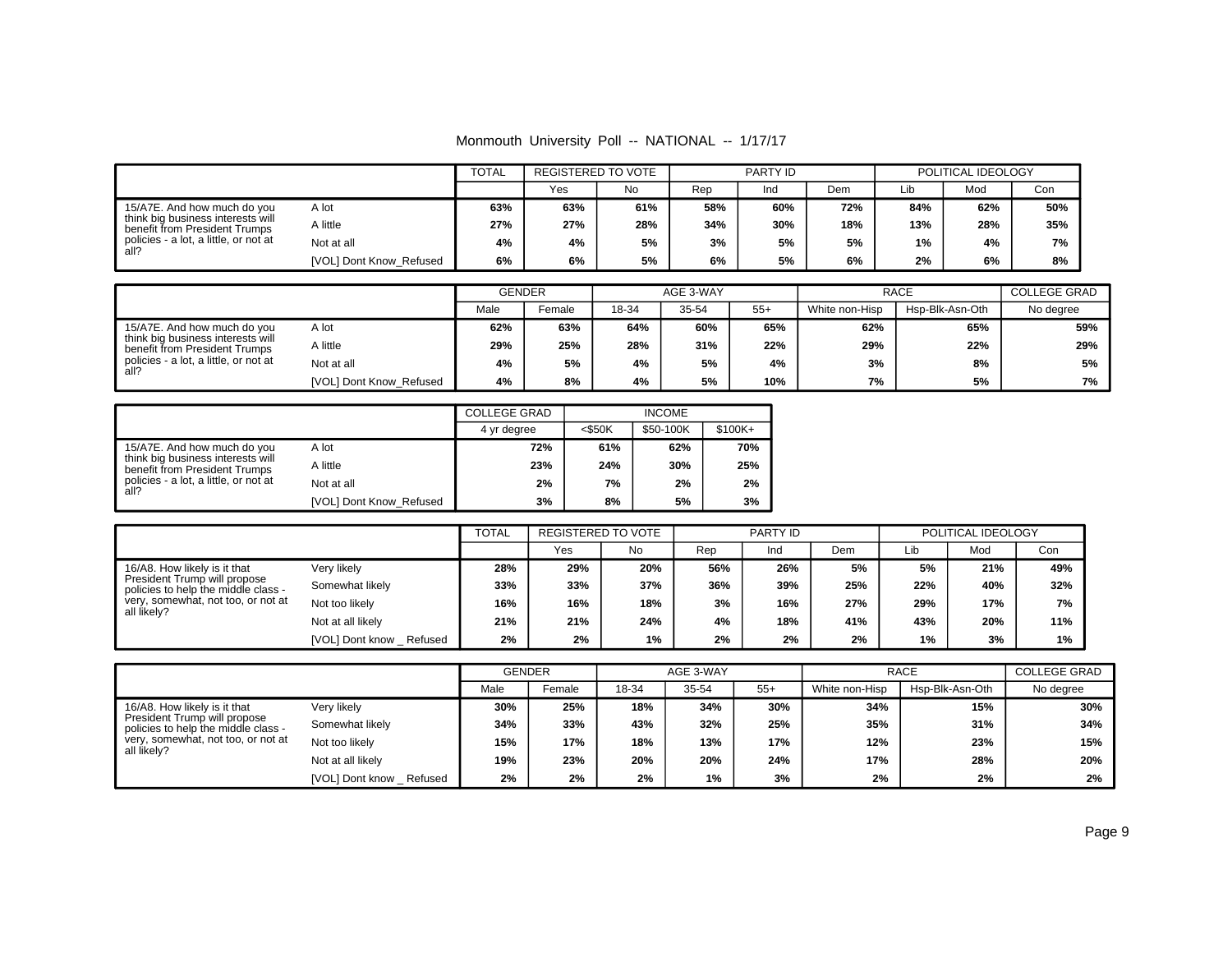| Monmouth University Poll -- NATIONAL -- 1/17/17 |  |  |  |  |  |
|-------------------------------------------------|--|--|--|--|--|
|-------------------------------------------------|--|--|--|--|--|

|                                                                     |                         | <b>COLLEGE GRAD</b> |           | <b>INCOME</b> |          |
|---------------------------------------------------------------------|-------------------------|---------------------|-----------|---------------|----------|
|                                                                     |                         | 4 yr degree         | $<$ \$50K | \$50-100K     | $$100K+$ |
| 16/A8. How likely is it that                                        | Very likely             | 22%                 | 27%       | 27%           | 28%      |
| President Trump will propose<br>policies to help the middle class - | Somewhat likely         | 33%                 | 32%       | 36%           | 31%      |
| very, somewhat, not too, or not at<br>all likely?                   | Not too likely          | 19%                 | 16%       | 16%           | 17%      |
|                                                                     | Not at all likely       | 24%                 | 21%       | 19%           | 24%      |
|                                                                     | [VOL] Dont know Refused | 2%                  | 3%        | 1%            | 0%       |

|                                                                                                                                                                                                                          |                           | <b>TOTAL</b> | <b>REGISTERED TO VOTE</b> |     |       | PARTY ID |     | POLITICAL IDEOLOGY |     |     |
|--------------------------------------------------------------------------------------------------------------------------------------------------------------------------------------------------------------------------|---------------------------|--------------|---------------------------|-----|-------|----------|-----|--------------------|-----|-----|
|                                                                                                                                                                                                                          |                           |              | Yes                       | No. | Rep   | Ind      | Dem | Lib                | Mod | Con |
| Very likely<br>17/A9. How likely is it that<br>Congress will enact policies to<br>Somewhat likely<br>help the middle class - very,<br>somewhat, not too, or not at all<br>Not too likely<br>likely?<br>Not at all likely |                           | 18%          | 19%                       | 16% | 39%   | 13%      | 3%  | 5%                 | 12% | 34% |
|                                                                                                                                                                                                                          |                           | 36%          | 36%                       | 41% | 43%   | 40%      | 29% | 22%                | 39% | 41% |
|                                                                                                                                                                                                                          |                           | 20%          | 20%                       | 21% | 10%   | 22%      | 29% | 29%                | 24% | 11% |
|                                                                                                                                                                                                                          |                           | 24%          | 24%                       | 22% | 7%    | 24%      | 37% | 42%                | 24% | 12% |
|                                                                                                                                                                                                                          | [VOL] Dont know _ Refused | 2%           | 2%                        | 0%  | $1\%$ | $1\%$    | 2%  | 3%                 | 1%  | 1%  |

|                                                                  |                         | <b>GENDER</b> |        | AGE 3-WAY |       |       | <b>RACE</b>    |                 | <b>COLLEGE GRAD</b> |  |
|------------------------------------------------------------------|-------------------------|---------------|--------|-----------|-------|-------|----------------|-----------------|---------------------|--|
|                                                                  |                         | Male          | Female | 18-34     | 35-54 | $55+$ | White non-Hisp | Hsp-Blk-Asn-Oth | No degree           |  |
| 17/A9. How likely is it that                                     | Very likely             | 20%           | 17%    | 10%       | 24%   | 19%   | 21%            | 13%             | 19%                 |  |
| Congress will enact policies to<br>help the middle class - very, | Somewhat likely         | 35%           | 38%    | 42%       | 38%   | 29%   | 39%            | 33%             | 37%                 |  |
| somewhat, not too, or not at all<br>likely?                      | Not too likely          | 19%           | 21%    | 24%       | 11%   | 26%   | 18%            | 24%             | 20%                 |  |
|                                                                  | Not at all likely       | 26%           | 22%    | 21%       | 26%   | 23%   | 20%            | 28%             | 22%                 |  |
|                                                                  | [VOL] Dont know Refused | 1%            | 2%     | 2%        | 1%    | 3%    | 2%             | 2%              | 2%                  |  |

|                                                                  |                         | <b>COLLEGE GRAD</b> |           | <b>INCOME</b> |           |
|------------------------------------------------------------------|-------------------------|---------------------|-----------|---------------|-----------|
|                                                                  |                         | 4 yr degree         | $<$ \$50K | \$50-100K     | $$100K +$ |
| 17/A9. How likely is it that                                     | Verv likelv             | 15%                 | 16%       | 18%           | 22%       |
| Congress will enact policies to<br>help the middle class - very, | Somewhat likely         | 35%                 | 36%       | 38%           | 33%       |
| somewhat, not too, or not at all<br>likely?                      | Not too likely          | 21%                 | 24%       | 21%           | 15%       |
|                                                                  | Not at all likely       | 28%                 | 21%       | 22%           | 30%       |
|                                                                  | [VOL] Dont know Refused | 1%                  | 3%        | 1%            | $1\%$     |